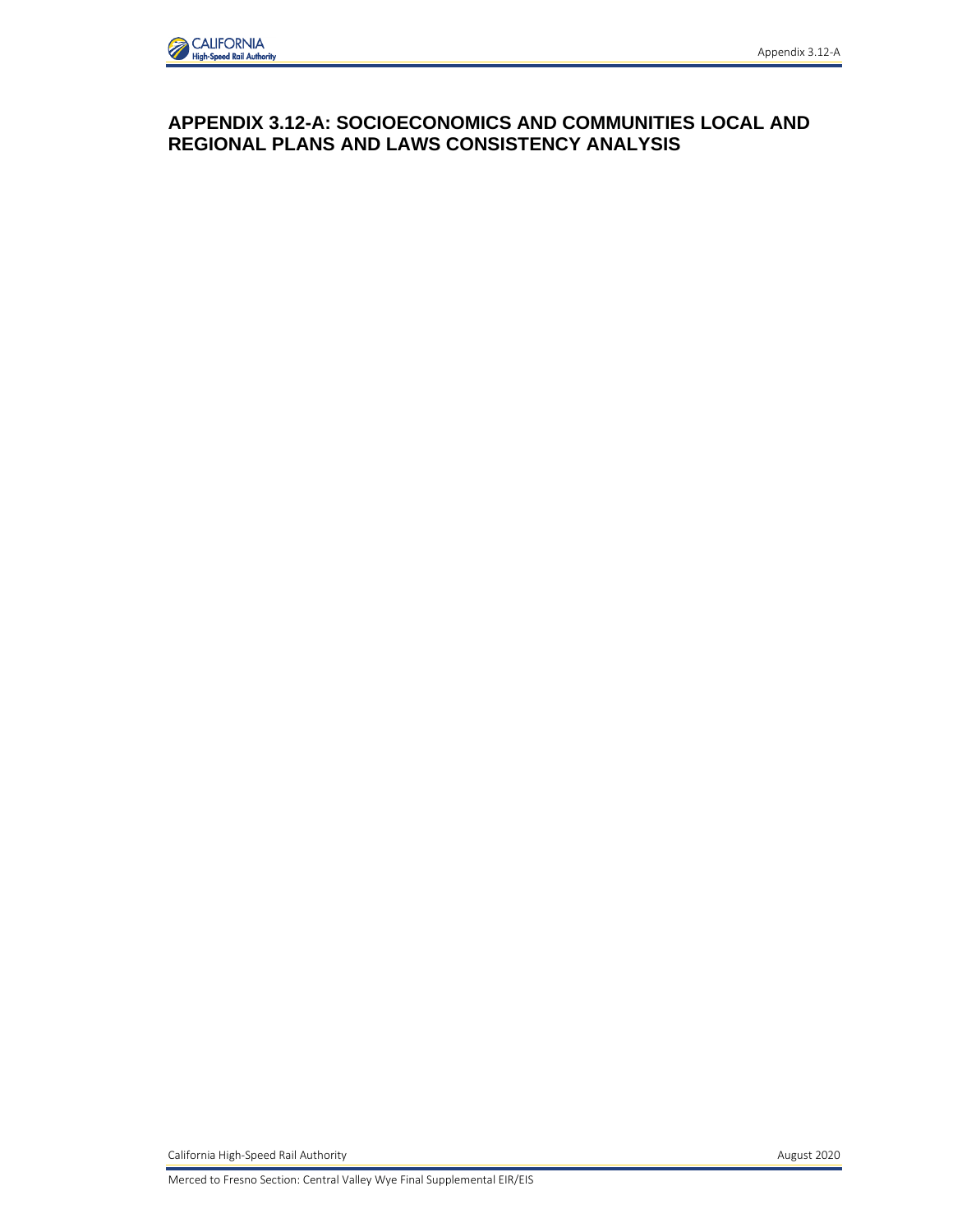

## **APPENDIX 3.12-A: SOCIOECONOMICS AND COMMUNITIES LOCAL AND REGIONAL PLANS AND LAWS CONSISTENCY ANALYSIS**

This appendix addresses California Environmental Quality Act (CEQA) and National Environmental Policy Act (NEPA) requirements to describe a proposed project's inconsistencies or conflicts with applicable local and regional plans and laws. CEQA Guidelines require that an environmental impact report (EIR) discuss any inconsistencies between the proposed project and applicable general plans, specific plans, and regional plans (Guidelines, § 15125(d)). The National Environmental Policy Act (NEPA) regulations<sup>[1](#page-1-0)</sup> require a discussion of conflicts between a proposed undertaking and the objectives of federal, regional, state, local and tribal<sup>[2](#page-1-1)</sup> land use plans, policies, and laws, as well as a description of the extent to which the Authority would reconcile the inconsistencies (Council on Environmental Quality Regulations, §§ 1502.16(c), 1506.2(d)).

Although the Volume 1, *Merced to Fresno Section: Central Valley Wye Final Supplemental Environmental Impact Report/Supplemental Environmental Impact Statement* describes the Central Valley Wye alternatives' inconsistency with local and regional plans and laws in order to provide a context for the project, inconsistency with such plans and laws is not considered an environmental impact.

Table 1 of this appendix provides the following:

- A determination for each applicable local and regional plan or law that identifies whether the Central Valley Wye alternatives are consistent or inconsistent with the goals, objectives, policies, or ordinances that each applicable local and regional plan or law contains.
- In the event that an inconsistency has been identified the following information has been provided:
	- An explanation of why the Central Valley Wye alternatives are inconsistent;
	- A discussion of approaches the Authority has committed to take to reconcile any inconsistency. Such approaches consist of impact avoidance and minimization features (described in Volume 2, Technical Appendices, Appendix 2-B, California High-Speed Rail Authority Environmental Commitments: Impact Avoidance and Minimization Features); and activities described in Volume 2, Appendix 2-C, Applicable Design Standards.
	- The rationale for carrying forth the Central Valley Wye alternatives if it remains inconsistent with the local and regional plan or law despite these approaches.
- Where it has been determined that the Central Valley Wye alternatives are consistent with a local and regional goal, objective, policy, or law, neither reconciliation nor the rationale behind it are required and Table 1 shows this as "N/A".

<span id="page-1-1"></span><span id="page-1-0"></span><sup>1</sup> NEPA regulations refer to the regulations issued by the Council for Environmental Quality located at 40 CFR Part 1500.  $2$  No designated tribal lands exist in the vicinity of the Central Valley Wye alternatives and no analysis of tribal land use policies is provided.

California High-Speed Rail Authority **August 2020** California High-Speed Rail Authority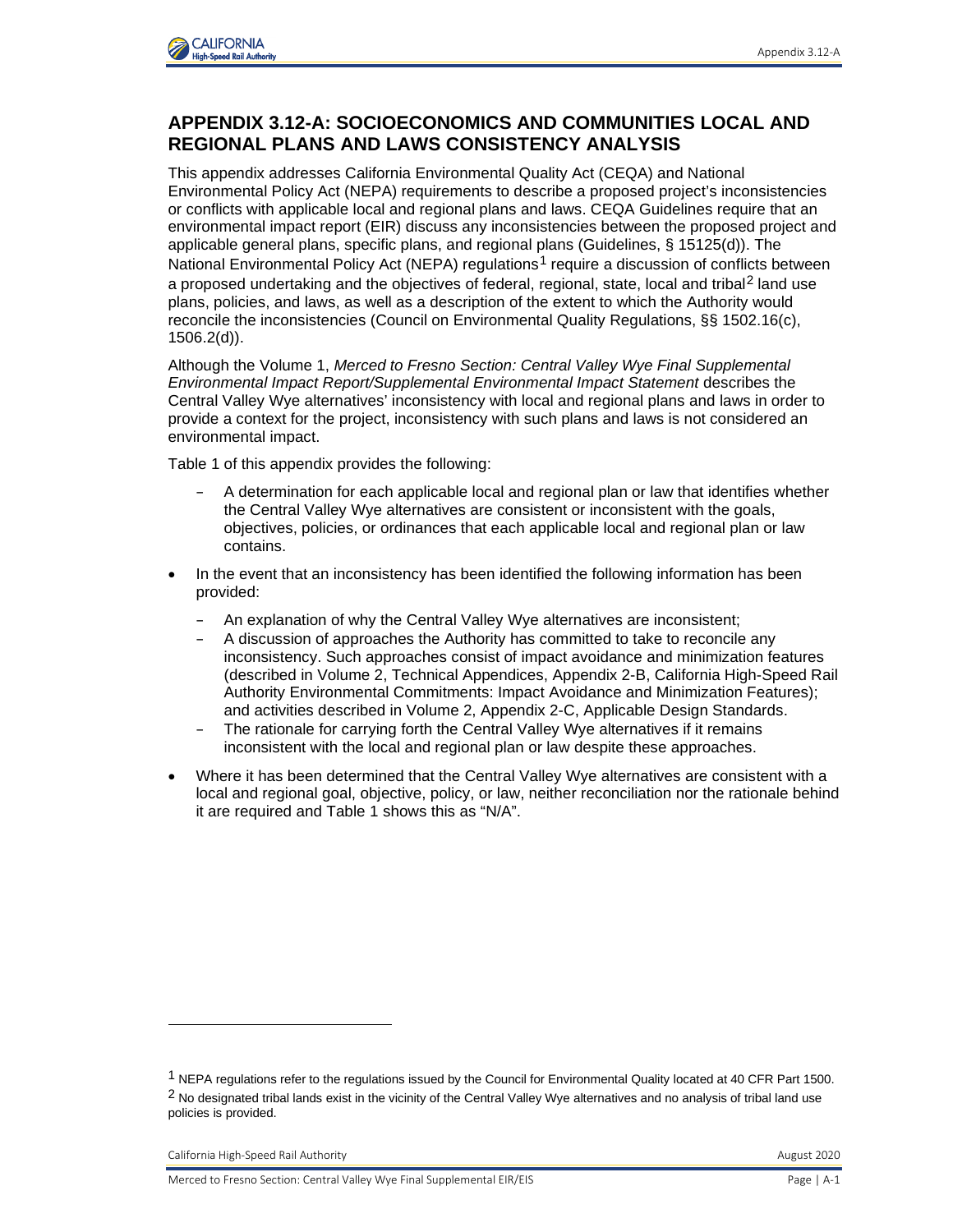| Applicable Local and Regional Plan / Law                                                                                                                                                             | Inconsistency | <b>Reconciliation</b> | Rationale |  |  |
|------------------------------------------------------------------------------------------------------------------------------------------------------------------------------------------------------|---------------|-----------------------|-----------|--|--|
| Merced County Regional Transportation Plan 2014-2040 (2014)                                                                                                                                          |               |                       |           |  |  |
| Goal 1: A safe and efficient regional road<br>system that accommodates the demand for<br>movement of people and goods.                                                                               | Consistent    | N/A                   | N/A       |  |  |
| Goal 2: Provide an efficient, effective,<br>coordinated regional transit system that<br>increases mobility for urban and rural<br>populations, including transportation of<br>disadvantaged persons. | Consistent    | N/A                   | N/A       |  |  |
| Goal 3: A rail system that provides safe and<br>reliable service for passengers.                                                                                                                     | Consistent    | N/A                   | N/A       |  |  |
| Policy 3.2: Establish a High-Speed Rail system<br>connecting Merced and Los Banos to<br>Sacramento and the Bay Area                                                                                  | Consistent    | N/A                   | N/A       |  |  |
| Goal 7: Reduce usage of nonrenewable<br>energy resources for transportation purposes                                                                                                                 | Consistent    | N/A                   | N/A       |  |  |
| Goal 8: Achieve air quality standards set by the<br>USEPA and the State Air Resources Board                                                                                                          | Consistent    | N/A                   | N/A       |  |  |
| Goal 9: Provide economical, long-term<br>solutions to transportation problems by<br>encouraging community designs which<br>encourage walking, transit, and bicycling                                 | Consistent    | N/A                   | N/A       |  |  |
| 2030 Merced County General Plan (2013)                                                                                                                                                               |               |                       |           |  |  |
| ED-1: Support and promote growth and<br>diversification of the County's economy.                                                                                                                     | Consistent    | N/A                   | N/A       |  |  |

## **Table 1 Applicable Local and Regional Plan and Law Consistency or Inconsistency, Reconciliation, and Rationale**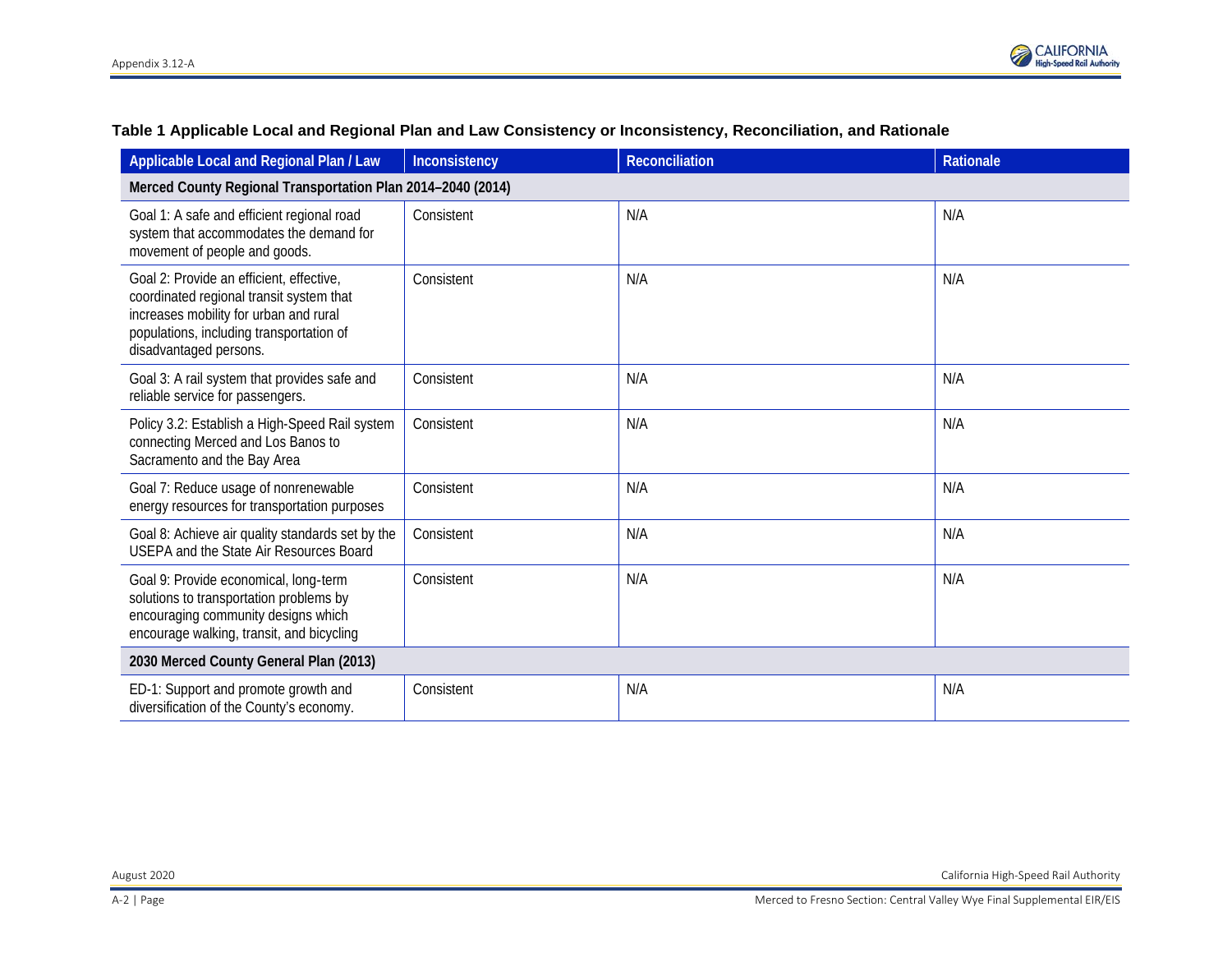| Applicable Local and Regional Plan / Law                                                                                                                                                                                                                                                                                                                                                                                                                        | Inconsistency                                                                                                                                                                                                                                                                                                                                                                                                                                                                             | <b>Reconciliation</b>                                                                                                                                                                                                                                                                                                                                                                                                                                                                                                                                                                                                                                                                                                                                                                                       | Rationale                                                                                                                                                                                                                                                             |
|-----------------------------------------------------------------------------------------------------------------------------------------------------------------------------------------------------------------------------------------------------------------------------------------------------------------------------------------------------------------------------------------------------------------------------------------------------------------|-------------------------------------------------------------------------------------------------------------------------------------------------------------------------------------------------------------------------------------------------------------------------------------------------------------------------------------------------------------------------------------------------------------------------------------------------------------------------------------------|-------------------------------------------------------------------------------------------------------------------------------------------------------------------------------------------------------------------------------------------------------------------------------------------------------------------------------------------------------------------------------------------------------------------------------------------------------------------------------------------------------------------------------------------------------------------------------------------------------------------------------------------------------------------------------------------------------------------------------------------------------------------------------------------------------------|-----------------------------------------------------------------------------------------------------------------------------------------------------------------------------------------------------------------------------------------------------------------------|
| ED-1.5: Direct infrastructure investments to<br>infill areas and other areas with the greatest<br>potential for economic growth in an effort to<br>obtain the greatest pay-off in terms of<br>economic development. This will include taking<br>advantage of existing infrastructure such as<br>Interstate 5, State Route 99, UC Merced,<br>Castle Commerce Center and Airport, as well<br>as planned infrastructure such as the California<br>High-Speed Rail. | Consistent                                                                                                                                                                                                                                                                                                                                                                                                                                                                                | N/A                                                                                                                                                                                                                                                                                                                                                                                                                                                                                                                                                                                                                                                                                                                                                                                                         | N/A                                                                                                                                                                                                                                                                   |
| ED-2: Support the existing agricultural<br>economy while expanding infrastructure and<br>existing/new industries in order to increase<br>employment opportunities and attract new<br>investment.                                                                                                                                                                                                                                                                | Consistent                                                                                                                                                                                                                                                                                                                                                                                                                                                                                | N/A                                                                                                                                                                                                                                                                                                                                                                                                                                                                                                                                                                                                                                                                                                                                                                                                         | N/A                                                                                                                                                                                                                                                                   |
| LU-1.1: Direct urban development to areas<br>within adopted urban boundaries of cities,<br>Urban Communities, and Highway Interchange<br>Centers in order to preserve productive<br>agriculture, limit urban sprawl, and protect<br>natural resources.                                                                                                                                                                                                          | Consistent                                                                                                                                                                                                                                                                                                                                                                                                                                                                                | N/A                                                                                                                                                                                                                                                                                                                                                                                                                                                                                                                                                                                                                                                                                                                                                                                                         | N/A                                                                                                                                                                                                                                                                   |
| LU-2: Preserve, promote, and expand the<br>agricultural industry in Merced County.                                                                                                                                                                                                                                                                                                                                                                              | Inconsistent<br>Each Central Valley Wye<br>alternative would result in<br>displacements of farm residences,<br>acquisition of agricultural parcels,<br>and splitting of some agricultural<br>parcels into two or more parcels.<br>The Central Valley Wye<br>alternatives would temporarily<br>remove agricultural land during the<br>construction period.<br>The Central Valley Wye<br>alternatives would permanently<br>remove agriculturally designated<br>lands from agricultural use. | Through AG-MM#1, Conserve Important Farmland,<br>the Authority would fund the Department of<br>Conservation (DOC) California Farmland<br>Conservancy Program's purchase of agricultural<br>easements from willing sellers. This program would<br>preserve Important Farmland in an amount<br>commensurate with the quantity and quality of the<br>converted farmlands, within the same agricultural<br>regions as the impacts occur.<br>The Authority committed to incorporating<br>AG-IAMF#1, Restoration of Important Farmland<br>Used for Temporary Staging Areas, which would<br>require all construction access, mobilization, material<br>laydown, and staging areas on Important Farmlands<br>to be returned to as close to their pre-construction<br>staging condition as possible with the goal of | The Authority is mandated to<br>construct and operate the HSR<br>project. This is a state-level<br>project that would have<br>benefits across multiple<br>resource areas. The project<br>design includes measures to<br>minimize conversion of<br>agricultural lands. |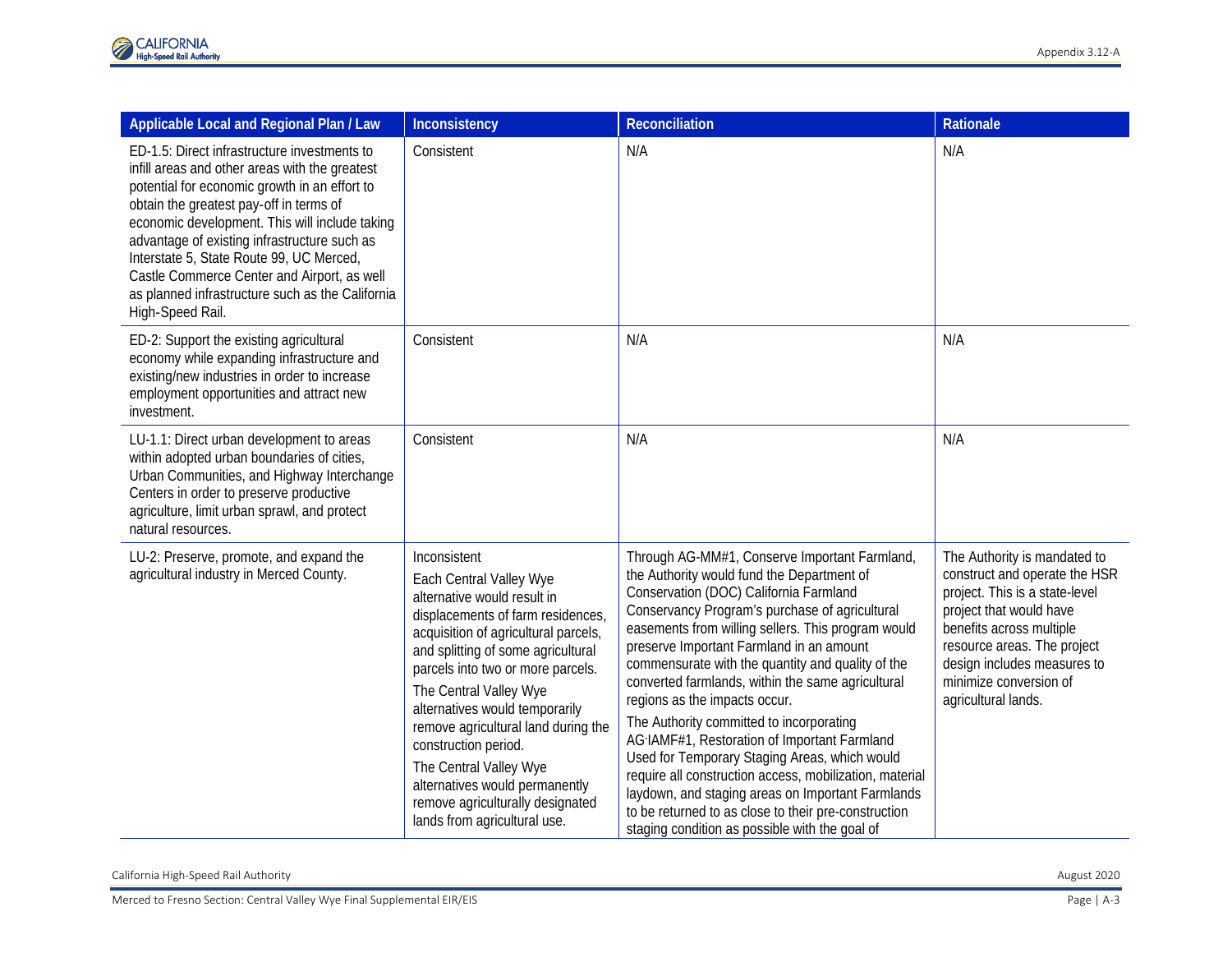

| Applicable Local and Regional Plan / Law                                                                                                                                                     | Inconsistency                                                                                                                                                                                                                                                                                                                                                                           | <b>Reconciliation</b>                                                                                                                                                                                                                                                                                                                                                                                                                                                                                                                                                       | Rationale                                                                                                                                                                                                                                                             |
|----------------------------------------------------------------------------------------------------------------------------------------------------------------------------------------------|-----------------------------------------------------------------------------------------------------------------------------------------------------------------------------------------------------------------------------------------------------------------------------------------------------------------------------------------------------------------------------------------|-----------------------------------------------------------------------------------------------------------------------------------------------------------------------------------------------------------------------------------------------------------------------------------------------------------------------------------------------------------------------------------------------------------------------------------------------------------------------------------------------------------------------------------------------------------------------------|-----------------------------------------------------------------------------------------------------------------------------------------------------------------------------------------------------------------------------------------------------------------------|
|                                                                                                                                                                                              |                                                                                                                                                                                                                                                                                                                                                                                         | ensuring these parcels remain available for long-<br>term agricultural use.                                                                                                                                                                                                                                                                                                                                                                                                                                                                                                 |                                                                                                                                                                                                                                                                       |
|                                                                                                                                                                                              |                                                                                                                                                                                                                                                                                                                                                                                         | The Authority has committed to implementing<br>AG-IAMF#3, Farmland Consolidation Program,<br>under which the Authority would establish and<br>administer a farmland consolidation program to sell<br>remnant parcels to neighboring landowners for<br>consolidation with adjacent farmland properties. In<br>addition, on request, the program would assist the<br>owners of remnant parcels in selling those remnants<br>to adjacent landowners.                                                                                                                           |                                                                                                                                                                                                                                                                       |
|                                                                                                                                                                                              |                                                                                                                                                                                                                                                                                                                                                                                         | The goal of the program is to provide for continued<br>agricultural use on the maximum feasible amount of<br>remnant property that otherwise may be<br>uneconomical to farm.                                                                                                                                                                                                                                                                                                                                                                                                |                                                                                                                                                                                                                                                                       |
| LU-5.C: Provide adequate, efficient, and high-<br>quality residential development that<br>accommodates the housing needs of all<br>income groups expected to reside in Merced<br>County.     | Consistent                                                                                                                                                                                                                                                                                                                                                                              | N/A                                                                                                                                                                                                                                                                                                                                                                                                                                                                                                                                                                         | N/A                                                                                                                                                                                                                                                                   |
| AG-2: Provide the long-term preservation and<br>conservation of land use for productive<br>agriculture, potentially-productive agricultural<br>land, and agricultural-support facilities     | Consistent                                                                                                                                                                                                                                                                                                                                                                              | N/A                                                                                                                                                                                                                                                                                                                                                                                                                                                                                                                                                                         | N/A                                                                                                                                                                                                                                                                   |
| AG-2.4: Encourage property owner<br>participation in programs that preserve<br>farmland, including the Williamson Act,<br>conservation easements, and USDA-funded<br>conservation practices. | Inconsistent<br>The Central Valley Wye<br>alternatives would permanently<br>remove land that is currently in<br>protected agricultural status, with<br>the result that some parcels may<br>become too small to remain<br>protected. The Central Valley Wye<br>alternatives would meet all<br>statutory requirements associated<br>with the cancellation of Williamson<br>Act contracts. | Through AG-MM#1, the Authority would fund the<br>DOC California Farmland Conservancy Program's<br>purchase of agricultural easements from willing<br>sellers. This program would preserve Important<br>Farmland in an amount commensurate with the<br>quantity and quality of the converted farmlands,<br>within the same agricultural regions as the impacts<br>occur.<br>The Authority has committed to implementing<br>AG-IAMF#3, under which the Authority would<br>establish and administer a farmland consolidation<br>program to sell remnant parcels to neighboring | The Authority is mandated to<br>construct and operate the HSR<br>project. This is a state-level<br>project that would have<br>benefits across multiple<br>resource areas. The project<br>design includes measures to<br>minimize conversion of<br>agricultural lands. |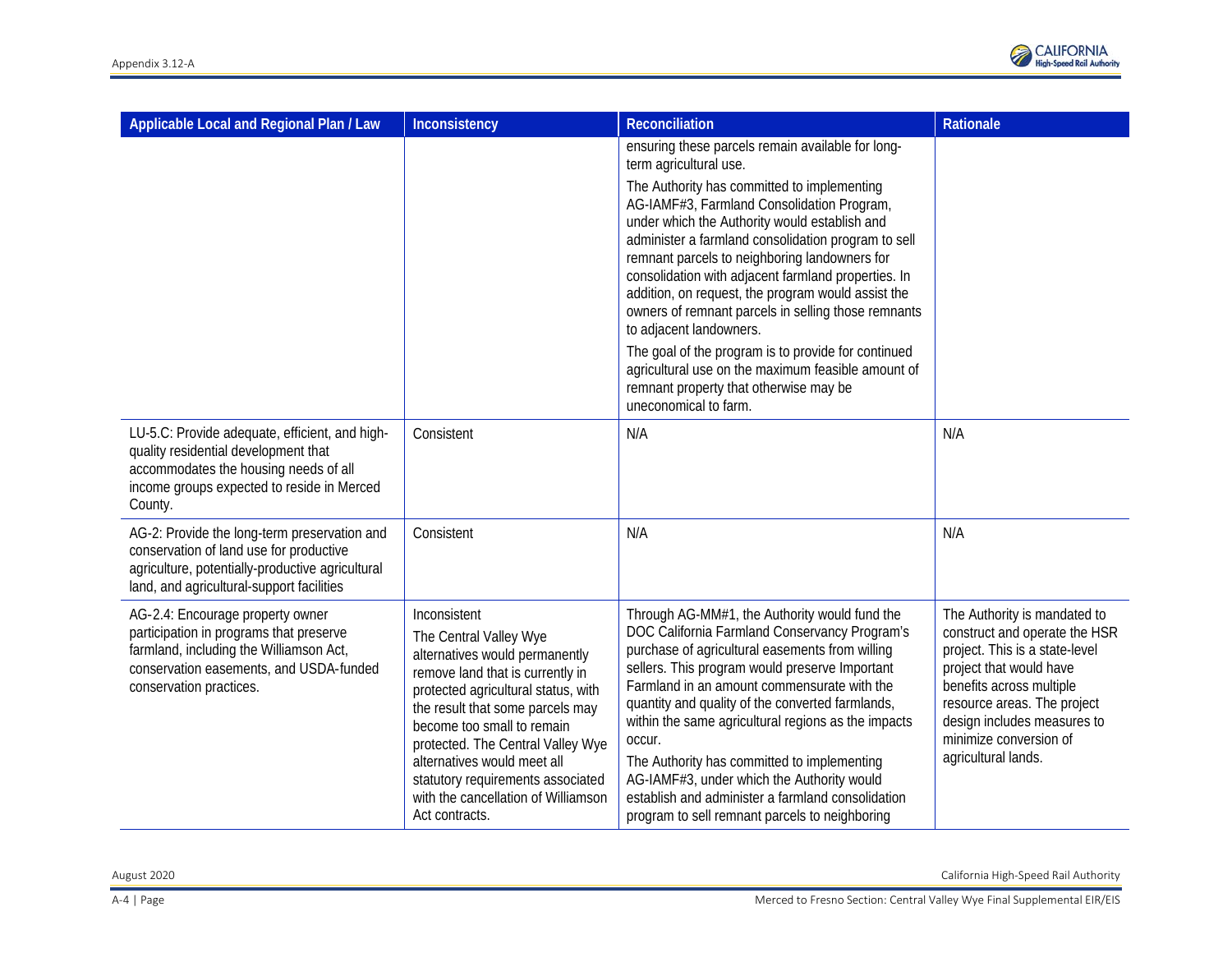| Applicable Local and Regional Plan / Law                                                                                                                                                                                                                                                                                                                                                                   | Inconsistency | <b>Reconciliation</b>                                                                                                                                                                                      | <b>Rationale</b> |
|------------------------------------------------------------------------------------------------------------------------------------------------------------------------------------------------------------------------------------------------------------------------------------------------------------------------------------------------------------------------------------------------------------|---------------|------------------------------------------------------------------------------------------------------------------------------------------------------------------------------------------------------------|------------------|
|                                                                                                                                                                                                                                                                                                                                                                                                            |               | landowners for consolidation with adjacent farmland<br>properties. In addition, on request, the program<br>would assist the owners of remnant parcels in selling<br>those remnants to adjacent landowners. |                  |
|                                                                                                                                                                                                                                                                                                                                                                                                            |               | The goal of the program is to provide for continued<br>agricultural use on the maximum feasible amount of<br>remnant property that otherwise may be<br>uneconomical to farm.                               |                  |
| AG-2.5: Modify the Agricultural Preserve Rules<br>and Procedures to reduce the Williamson Act<br>minimum required parcel size to 10 acres,<br>consistent with State law. For parcels not<br>operated as part of a larger farming operation,<br>encourage larger parcel size minimums (40 or<br>more acres) and/or evidence of commercial<br>agricultural use for entering new Williamson<br>Act contracts. | Consistent    | N/A                                                                                                                                                                                                        | N/A              |
| AG-2.16: Coordinate with the California High-<br>Speed Rail Authority to locate the high-speed<br>rail along existing major transportation<br>corridors, such as State Routes 99 or 152, to<br>minimize the conversion of productive<br>agricultural land to nonagricultural uses.                                                                                                                         | Consistent    | N/A                                                                                                                                                                                                        | N/A              |
| HS-8: Guarantee the fair treatment of all<br>visitors, residents, employees, and property<br>owners, regardless of age, race, culture, and<br>income with respect to land use and<br>environmental decisions                                                                                                                                                                                               | Consistent    | N/A                                                                                                                                                                                                        | N/A              |
| HS-8.3: Promote the equitable distribution of<br>new public facilities and services that increase<br>and enhance the entire community's quality of<br>life.                                                                                                                                                                                                                                                | Consistent    | N/A                                                                                                                                                                                                        | N/A              |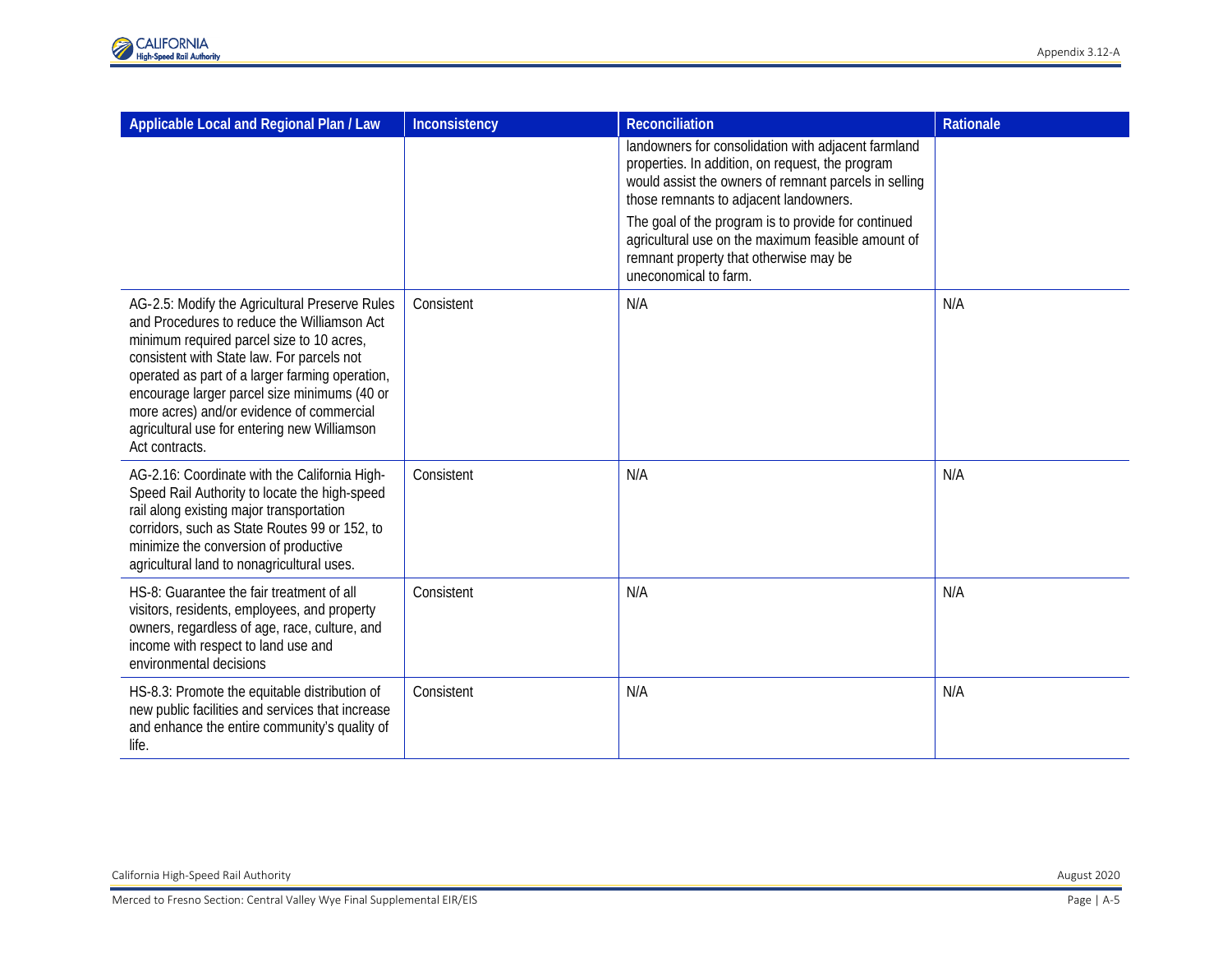

| Applicable Local and Regional Plan / Law                                                                                                                                                                                        | Inconsistency | Reconciliation | Rationale |
|---------------------------------------------------------------------------------------------------------------------------------------------------------------------------------------------------------------------------------|---------------|----------------|-----------|
| CIR-1: Maintain an efficient roadway system<br>for the movement of people and goods that<br>enhances the physical, economic, and social<br>environment while being safe, efficient, and<br>cost-effective.                      | Consistent    | N/A            | N/A       |
| CIR-3: Maintain a public transit system that<br>provides an alternative to automobile travel,<br>supports ridesharing, and meets the needs of<br>the entire community.                                                          | Consistent    | N/A            | N/A       |
| CIR-5: Maintain and expand a rail<br>transportation system that provides safe,<br>efficient, and reliable movement of freight and<br>passengers within and through Merced<br>County.                                            | Consistent    | N/A            | N/A       |
| PFS-8: Coordinate with school districts,<br>colleges, and universities to provide for the<br>educational and literary needs of Merced<br>County residents.                                                                      | Consistent    | N/A            | N/A       |
| PFS-9: Encourage the development of quality<br>childcare services and facilities throughout the<br>County.                                                                                                                      | Consistent    | N/A            | N/A       |
| RCR-1: Preserve, enhance, expand, and<br>manage Merced County's diverse system of<br>regional parks, trails, recreation areas, and<br>natural resources for the enjoyment of present<br>and future residents and park visitors. | Consistent    | N/A            | N/A       |
| HE-1: To provide for a broad range of housing<br>types and densities to meet the needs of all<br>residents of the unincorporated area                                                                                           | Consistent    | N/A            | N/A       |
| HE-2: To encourage the construction and<br>maintenance of affordable housing in Merced<br>County, with an emphasis on meeting the<br>needs of extremely low-, very low-, and low-<br>income households                          | Consistent    | N/A            | N/A       |

August 2020 California High-Speed Rail Authority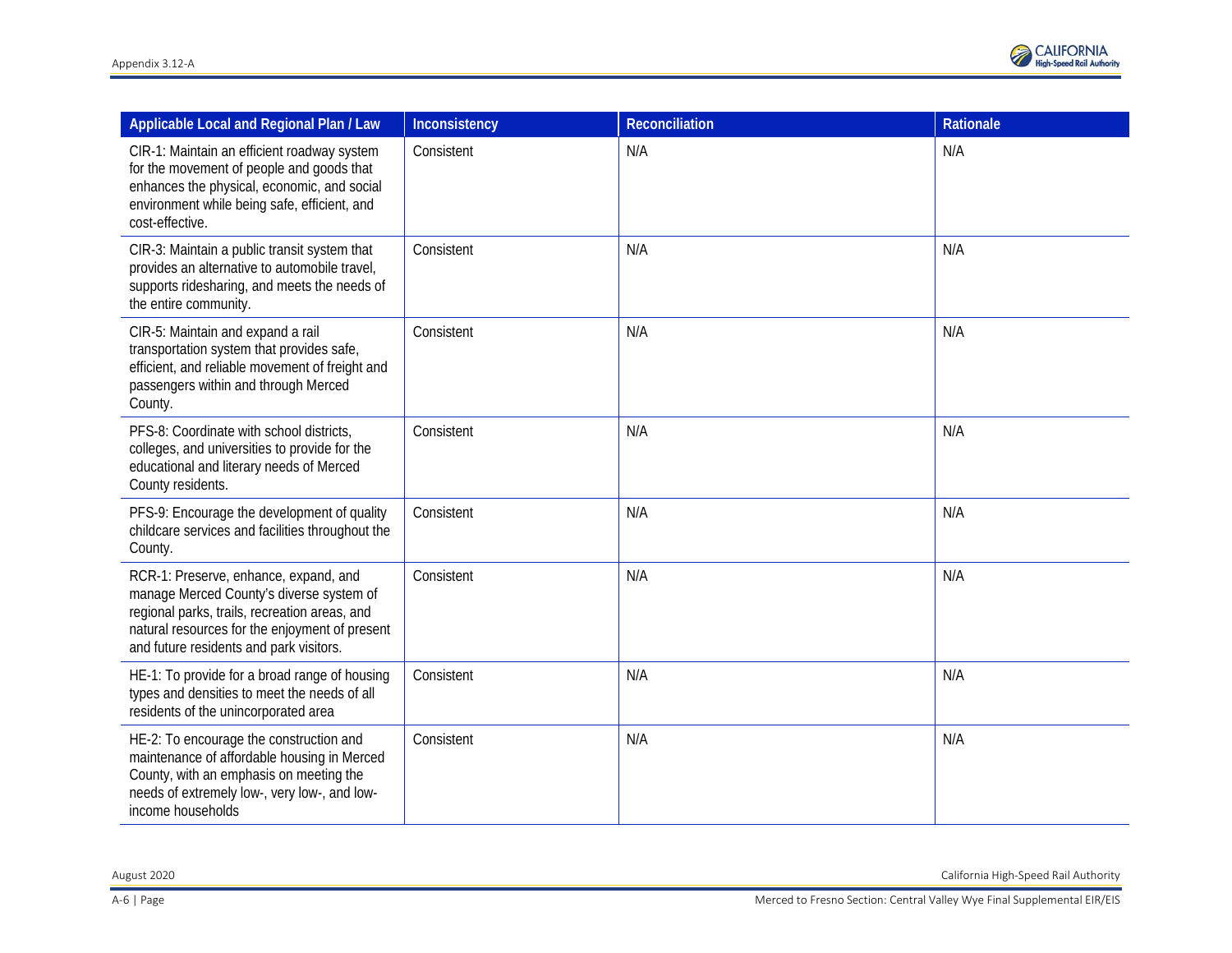| Applicable Local and Regional Plan / Law                                                                                                                                                                                                                                                          | Inconsistency                                                                                                                                                                                                             | <b>Reconciliation</b>                                                                                                                                                                                                                                                                                                                                                                                                                                                                                                                                                                                                                                                                                                                                                                                                        | Rationale                                                                                                                                                                                                                                                                              |
|---------------------------------------------------------------------------------------------------------------------------------------------------------------------------------------------------------------------------------------------------------------------------------------------------|---------------------------------------------------------------------------------------------------------------------------------------------------------------------------------------------------------------------------|------------------------------------------------------------------------------------------------------------------------------------------------------------------------------------------------------------------------------------------------------------------------------------------------------------------------------------------------------------------------------------------------------------------------------------------------------------------------------------------------------------------------------------------------------------------------------------------------------------------------------------------------------------------------------------------------------------------------------------------------------------------------------------------------------------------------------|----------------------------------------------------------------------------------------------------------------------------------------------------------------------------------------------------------------------------------------------------------------------------------------|
| HE-4: To provide a range of housing types and<br>services for special needs groups.                                                                                                                                                                                                               | Consistent                                                                                                                                                                                                                | N/A                                                                                                                                                                                                                                                                                                                                                                                                                                                                                                                                                                                                                                                                                                                                                                                                                          | N/A                                                                                                                                                                                                                                                                                    |
| HE-5: To preserve existing character and<br>integrity of residential neighborhoods and<br>conserve and improve the existing housing<br>stock                                                                                                                                                      | Inconsistent<br>The Central Valley Wye<br>alternatives would require the<br>acquisition of land within the<br>project footprint and would result<br>in the demolition of some existing<br>residential and business units. | The Authority has committed to implementing SO-<br>IAMF#2, Compliance with Uniform Relocation<br>Assistance and Real Property Acquisition Policies<br>Act, under which the Authority would provide<br>notification to all affected property owners. The<br>Authority would provide benefits to displaced<br>individuals to assist them financially and with<br>advisory services related to relocating their<br>residences or business operations.<br>The Authority committed to incorporating SO-<br>IAMF#3, Relocation Mitigation Plan, under which the<br>Authority would establish a program to minimize the<br>economic disruption related to relocation. The goal is<br>to provide individualized assistance and to provide<br>displaced persons and businesses to receive fair<br>and consistent relocation benefits. | The Authority is mandated to<br>construct and operate the HSR<br>project. This is a state-level<br>project that would have<br>benefits across multiple<br>resource areas. The project<br>design includes measures to<br>minimize the acquisition of<br>residential and business units. |
| HE-6: To provide decent housing and a quality<br>living environment for all Merced County<br>residents regardless of age, religion, race,<br>ethnicity, creed, sex, sexual orientation, marital<br>status, ancestry, national origin, disability,<br>economic level, and other arbitrary factors. | Consistent                                                                                                                                                                                                                | N/A                                                                                                                                                                                                                                                                                                                                                                                                                                                                                                                                                                                                                                                                                                                                                                                                                          | N/A                                                                                                                                                                                                                                                                                    |
| Merced County General Plan Housing Element (2010)                                                                                                                                                                                                                                                 |                                                                                                                                                                                                                           |                                                                                                                                                                                                                                                                                                                                                                                                                                                                                                                                                                                                                                                                                                                                                                                                                              |                                                                                                                                                                                                                                                                                        |
| Goal HE-5: To preserve the existing character<br>and integrity of residential neighborhoods and<br>conserve and improve the existing housing<br>stock.                                                                                                                                            | Inconsistent<br>The Central Valley Wye<br>alternatives would require the<br>acquisition of land within the<br>project footprint and would result<br>in the demolition of some existing<br>residential and business units. | The Authority has committed to implementing SO-<br>IAMF#2, under which the Authority would provide<br>notification to all affected property owners. The<br>Authority would provide benefits to displaced<br>individuals to assist them financially and with<br>advisory services related to relocating their<br>residences or business operations.<br>The Authority committed to incorporating SO-<br>IAMF#3, under which the Authority would establish a<br>program to minimize the economic disruption related<br>to relocation. The goal is to provide individualized                                                                                                                                                                                                                                                     | The Authority is mandated to<br>construct and operate the HSR<br>project. This is a state-level<br>project that would have<br>benefits across multiple<br>resource areas. The project<br>design includes measures to<br>minimize the acquisition of<br>residential and business units. |

California High-Speed Rail Authority August 2020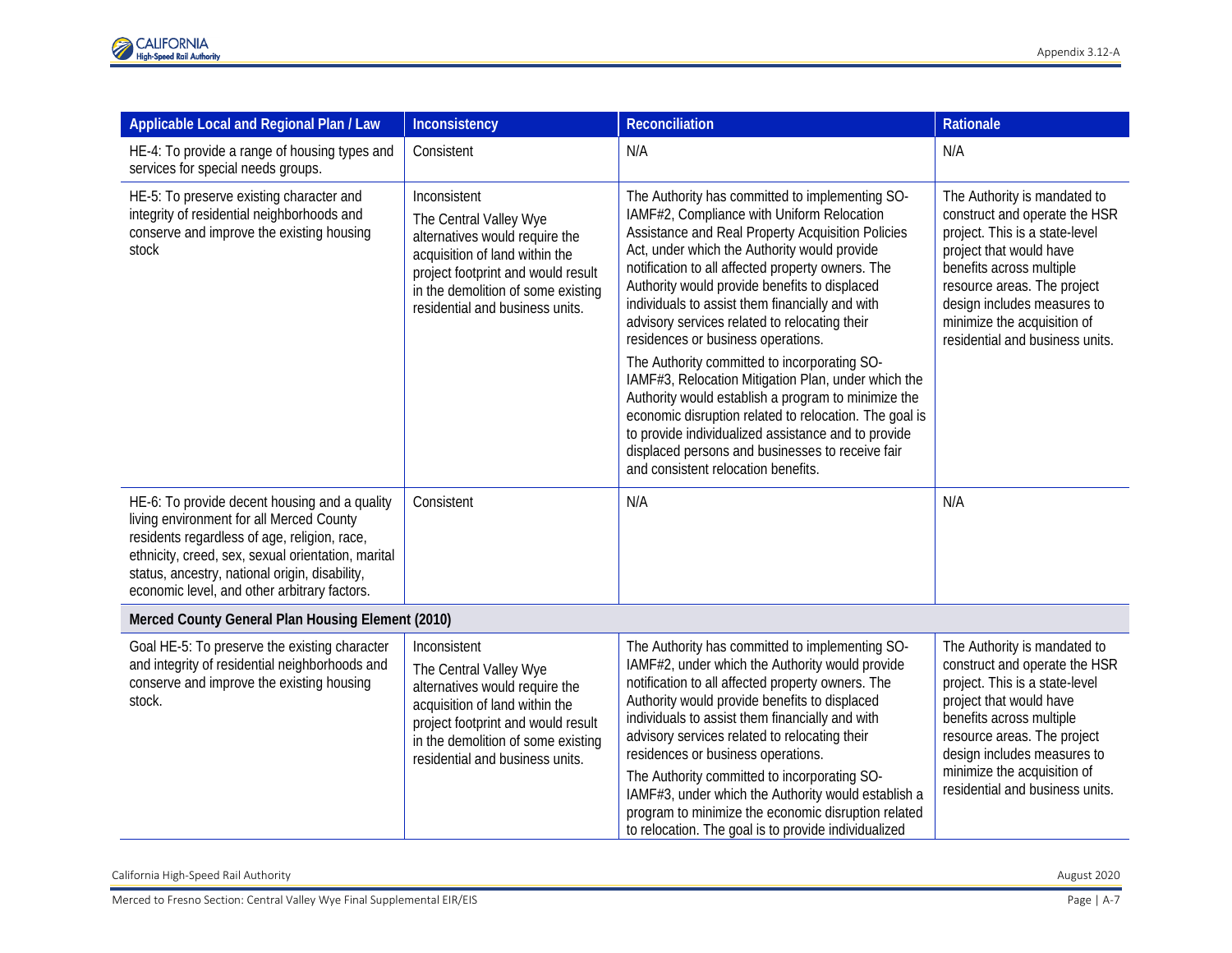| Applicable Local and Regional Plan / Law                                                                                                                                                                                                                                     | Inconsistency | <b>Reconciliation</b>                                                                                                | Rationale |
|------------------------------------------------------------------------------------------------------------------------------------------------------------------------------------------------------------------------------------------------------------------------------|---------------|----------------------------------------------------------------------------------------------------------------------|-----------|
|                                                                                                                                                                                                                                                                              |               | assistance and to provide displaced persons and<br>businesses to receive fair and consistent relocation<br>benefits. |           |
| Merced Vision 2030 General Plan (2012)                                                                                                                                                                                                                                       |               |                                                                                                                      |           |
| Goal Area L-1: Residential and Neighborhood<br>Development                                                                                                                                                                                                                   | Consistent    | N/A                                                                                                                  | N/A       |
| Policy L-1.5: Protect existing neighborhoods<br>from incompatible developments.                                                                                                                                                                                              | Consistent    | N/A                                                                                                                  | N/A       |
| Goal Area SD-1: Air Quality and Climate<br>Change                                                                                                                                                                                                                            | Consistent    | N/A                                                                                                                  | N/A       |
| Policy SD-1.1: Accurately determine and fairly<br>mitigate the local and regional air quality<br>impacts of projects proposed in the City of<br>Merced.                                                                                                                      | Consistent    | N/A                                                                                                                  | N/A       |
| Madera County 2014 Regional Transportation Plan and Sustainable Communities Strategies (2014)                                                                                                                                                                                |               |                                                                                                                      |           |
| Goal 1: To promote Intermodal Transportation<br>Systems that are fully accessible, encourage<br>quality growth and development, support the<br>region's Environmental Resource Management<br>Strategies, and are responsive to the needs of<br>current and future travelers. | Consistent    | N/A                                                                                                                  | N/A       |
| Goal 2: To promote and develop transportation<br>systems that stimulate, support, and enhance<br>the movement of people and goods to foster<br>economic competitiveness of the Madera<br>Region.                                                                             | Consistent    | N/A                                                                                                                  | N/A       |
| Goal 4: To maintain the efficiency, safety, and<br>security of the region's transportation system.                                                                                                                                                                           | Consistent    | N/A                                                                                                                  | N/A       |
| Goal 7: To identify reliable transportation<br>choices that support a diverse population.                                                                                                                                                                                    | Consistent    | N/A                                                                                                                  | N/A       |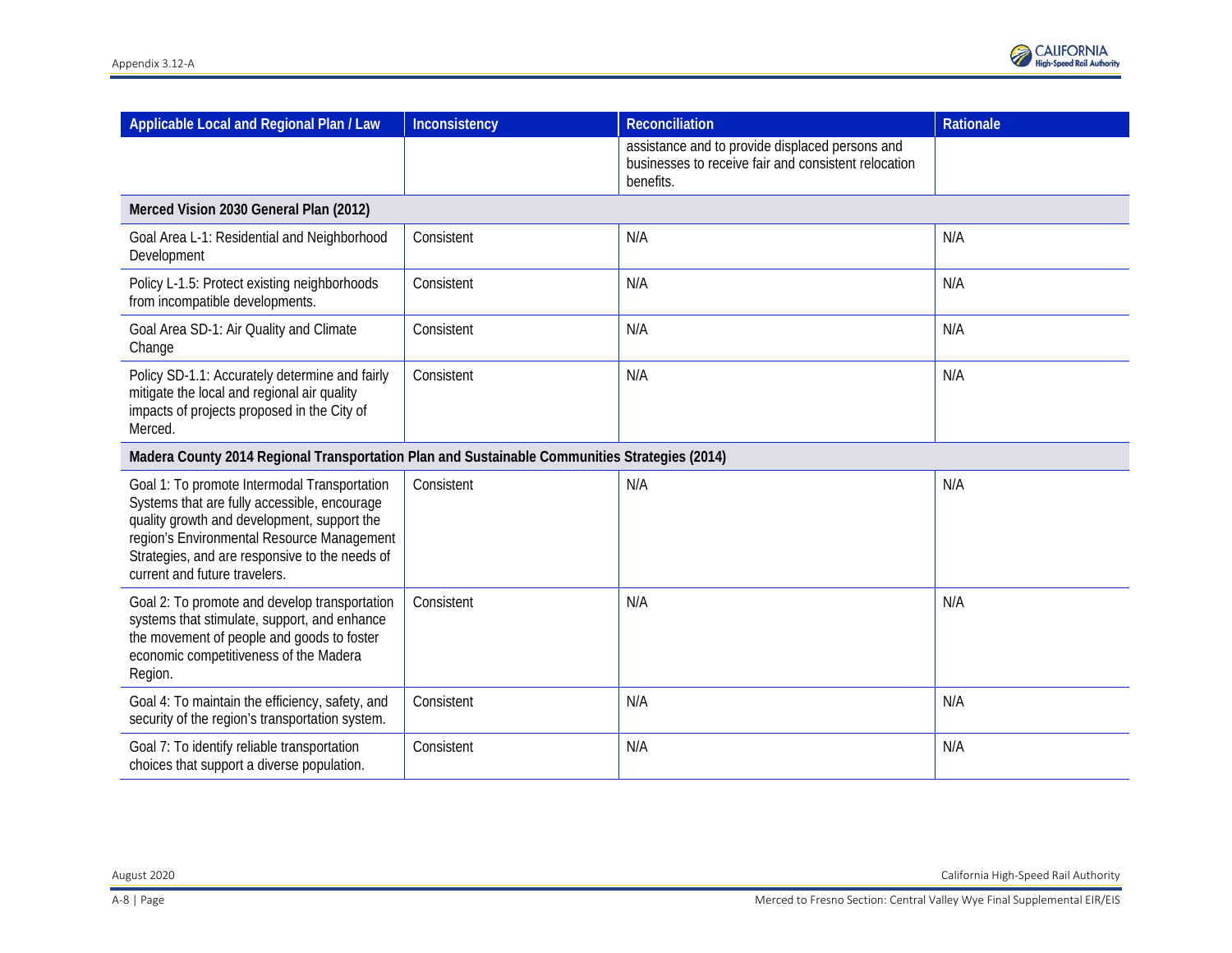| Applicable Local and Regional Plan / Law                                                                                                                                                                                              | Inconsistency                                                                                                                                                                                                             | <b>Reconciliation</b>                                                                                                                                                                                                                                                                                                                                                                                                                                                                                                                                                                                                                                                                            | Rationale                                                                                                                                                                                                                                                                              |
|---------------------------------------------------------------------------------------------------------------------------------------------------------------------------------------------------------------------------------------|---------------------------------------------------------------------------------------------------------------------------------------------------------------------------------------------------------------------------|--------------------------------------------------------------------------------------------------------------------------------------------------------------------------------------------------------------------------------------------------------------------------------------------------------------------------------------------------------------------------------------------------------------------------------------------------------------------------------------------------------------------------------------------------------------------------------------------------------------------------------------------------------------------------------------------------|----------------------------------------------------------------------------------------------------------------------------------------------------------------------------------------------------------------------------------------------------------------------------------------|
| Goal 8: To protect the environment and health<br>of our residents by improving air quality and<br>encouraging active transportation (non-<br>motorized transportation, such as bicycling and<br>walking).                             | Consistent                                                                                                                                                                                                                | N/A                                                                                                                                                                                                                                                                                                                                                                                                                                                                                                                                                                                                                                                                                              | N/A                                                                                                                                                                                                                                                                                    |
| Madera County General Plan Housing Element Update (2015)                                                                                                                                                                              |                                                                                                                                                                                                                           |                                                                                                                                                                                                                                                                                                                                                                                                                                                                                                                                                                                                                                                                                                  |                                                                                                                                                                                                                                                                                        |
| Goal 2: Encourage and maintain housing<br>affordability in Madera County for all income<br>groups.                                                                                                                                    | Consistent                                                                                                                                                                                                                | N/A                                                                                                                                                                                                                                                                                                                                                                                                                                                                                                                                                                                                                                                                                              | N/A                                                                                                                                                                                                                                                                                    |
| Goal 3: Conserve and improve the existing<br>housing stock and provide for a variety of<br>housing types, sizes, price ranges, and<br>densities compatible with the existing character<br>and integrity of residential neighborhoods. | Inconsistent<br>The Central Valley Wye<br>alternatives would require the<br>acquisition of land within the<br>project footprint and would result<br>in the demolition of some existing<br>residential and business units. | The Authority has committed to implementing SO-<br>IAMF#2, under which the Authority would provide<br>notification to all affected property owners. The<br>Authority would provide benefits to displaced<br>individuals to assist them financially and with<br>advisory serviced related to relocating their<br>residences or business operations.<br>The Authority committed to incorporating SO-<br>IAMF#3, under which the Authority would establish a<br>program to minimize the economic disruption related<br>to relocation. The goal is to provide individualized<br>assistance and to provide displaced persons and<br>businesses to receive fair and consistent relocation<br>benefits. | The Authority is mandated to<br>construct and operate the HSR<br>project. This is a state-level<br>project that would have<br>benefits across multiple<br>resource areas. The project<br>design includes measures to<br>minimize the acquisition of<br>residential and business units. |
| Goal 4: Provide safe, adequate, and affordable<br>housing to all special needs groups.                                                                                                                                                | Consistent                                                                                                                                                                                                                | N/A                                                                                                                                                                                                                                                                                                                                                                                                                                                                                                                                                                                                                                                                                              | N/A                                                                                                                                                                                                                                                                                    |
| Goal 5: Provide decent housing and quality<br>living environment for all Madera County<br>residents regardless of age, race, religion, sex,<br>marital status, ancestry, national origin,<br>disability, or economic level.           | Consistent                                                                                                                                                                                                                | N/A                                                                                                                                                                                                                                                                                                                                                                                                                                                                                                                                                                                                                                                                                              | N/A                                                                                                                                                                                                                                                                                    |
| Goal 7: Provide a well-balanced and diverse<br>economy that provides an adequate number of<br>jobs to support the local population                                                                                                    | Consistent                                                                                                                                                                                                                | N/A                                                                                                                                                                                                                                                                                                                                                                                                                                                                                                                                                                                                                                                                                              | N/A                                                                                                                                                                                                                                                                                    |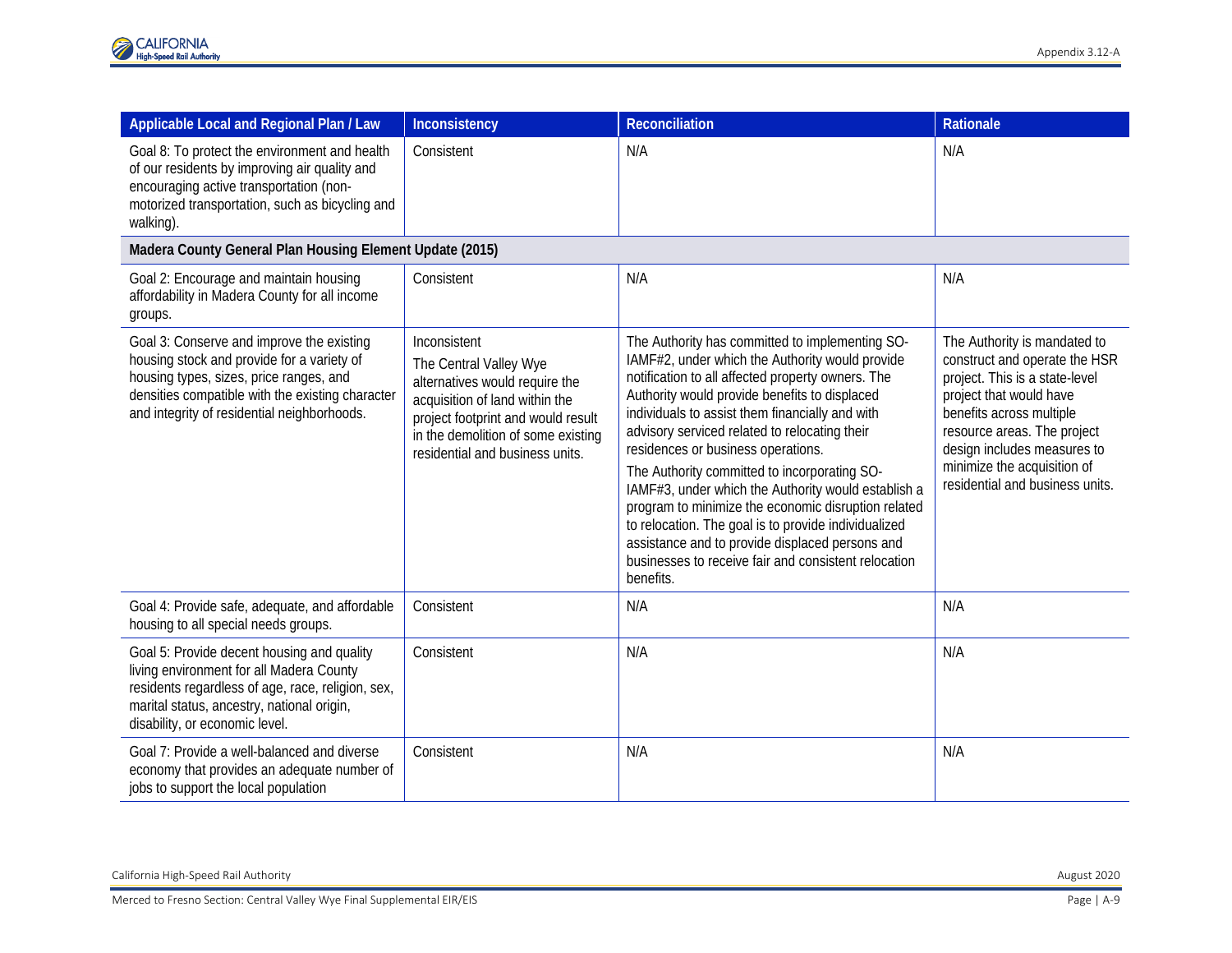

| Applicable Local and Regional Plan / Law                                                                                                                                                                                                                                                                                     | Inconsistency                                                                                                                                                                                                                                                                                                                                                                                                                                                                             | Reconciliation                                                                                                                                                                                                                                                                                                                                                                                                                                                                                                                                                                                                                                                                                                                                                                                                                                                                                                                                                                                                                                                                                                                                                                                                                                                                                                                                       | <b>Rationale</b>                                                                                                                                                                                                                                                      |  |  |
|------------------------------------------------------------------------------------------------------------------------------------------------------------------------------------------------------------------------------------------------------------------------------------------------------------------------------|-------------------------------------------------------------------------------------------------------------------------------------------------------------------------------------------------------------------------------------------------------------------------------------------------------------------------------------------------------------------------------------------------------------------------------------------------------------------------------------------|------------------------------------------------------------------------------------------------------------------------------------------------------------------------------------------------------------------------------------------------------------------------------------------------------------------------------------------------------------------------------------------------------------------------------------------------------------------------------------------------------------------------------------------------------------------------------------------------------------------------------------------------------------------------------------------------------------------------------------------------------------------------------------------------------------------------------------------------------------------------------------------------------------------------------------------------------------------------------------------------------------------------------------------------------------------------------------------------------------------------------------------------------------------------------------------------------------------------------------------------------------------------------------------------------------------------------------------------------|-----------------------------------------------------------------------------------------------------------------------------------------------------------------------------------------------------------------------------------------------------------------------|--|--|
| Madera County General Plan (1995)                                                                                                                                                                                                                                                                                            |                                                                                                                                                                                                                                                                                                                                                                                                                                                                                           |                                                                                                                                                                                                                                                                                                                                                                                                                                                                                                                                                                                                                                                                                                                                                                                                                                                                                                                                                                                                                                                                                                                                                                                                                                                                                                                                                      |                                                                                                                                                                                                                                                                       |  |  |
| Policy 1.E.4: The County shall endeavor to<br>protect the natural resources upon which the<br>county's basic economy (e.g., agriculture,<br>forestry, recreation, and tourism) is dependent,<br>and shall promote economic expansion based<br>on Madera County's unique recreational<br>opportunities and natural resources. | Inconsistent<br>Each Central Valley Wye<br>alternative would result in<br>displacements of farm residences,<br>acquisition of agricultural parcels,<br>and splitting of some agricultural<br>parcels into two or more parcels.<br>The Central Valley Wye<br>alternatives would temporarily<br>remove agricultural land during the<br>construction period.<br>The Central Valley Wye<br>alternatives would permanently<br>remove agriculturally designated<br>lands from agricultural use. | Through AG-MM#1, the Authority would fund the<br>DOC California Farmland Conservancy Program's<br>purchase of agricultural easements from willing<br>sellers. This program would preserve Important<br>Farmland in an amount commensurate with the<br>quantity and quality of the converted farmlands,<br>within the same agricultural regions as the impacts<br>occur.<br>The Authority committed to incorporating<br>AG IAMF#1, which would require all construction<br>access, mobilization, material laydown, and staging<br>areas on Important Farmlands to be returned to as<br>close to their pre-construction staging condition as<br>possible with the goal of ensuring these parcels<br>remain available for long-term agricultural use.<br>The Authority has committed to implementing<br>AG-IAMF#3, under which the Authority would<br>establish and administer a farmland consolidation<br>program to sell remnant parcels to neighboring<br>landowners for consolidation with adjacent farmland<br>properties. In addition, on request, the program<br>would assist the owners of remnant parcels in selling<br>those remnants to adjacent landowners.<br>The goal of the program is to provide for continued<br>agricultural use on the maximum feasible amount of<br>remnant property that otherwise may be<br>uneconomical to farm. | The Authority is mandated to<br>construct and operate the HSR<br>project. This is a state-level<br>project that would have<br>benefits across multiple<br>resource areas. The project<br>design includes measures to<br>minimize conversion of<br>agricultural lands. |  |  |
| Goal 2.A: To maintain a comprehensive and<br>coordinated multimodal transportation system<br>that enhances the mobility of people, improves<br>the environment, and is safe, efficient, and cost<br>effective.                                                                                                               | Consistent                                                                                                                                                                                                                                                                                                                                                                                                                                                                                | N/A                                                                                                                                                                                                                                                                                                                                                                                                                                                                                                                                                                                                                                                                                                                                                                                                                                                                                                                                                                                                                                                                                                                                                                                                                                                                                                                                                  | N/A                                                                                                                                                                                                                                                                   |  |  |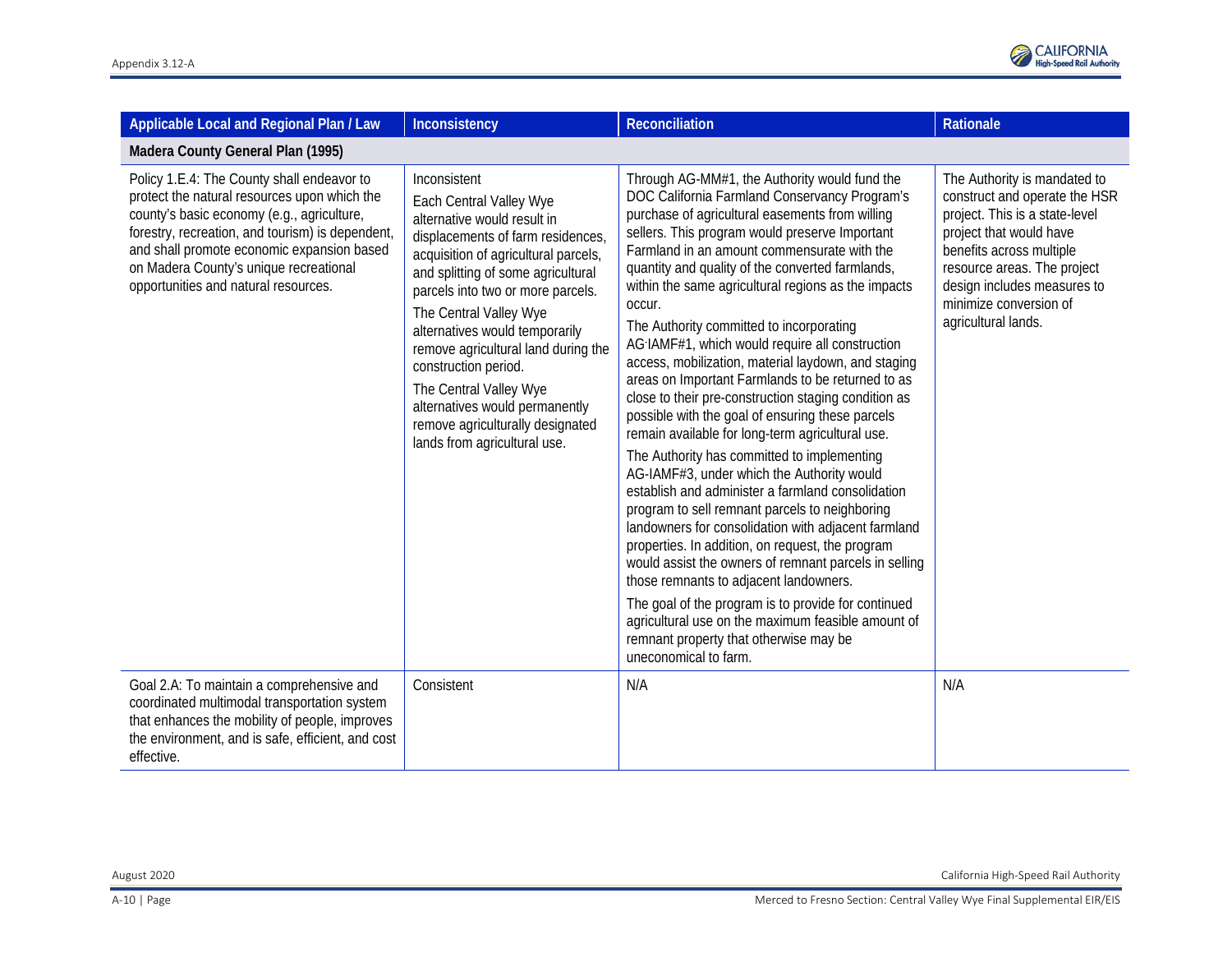| Applicable Local and Regional Plan / Law                                                                                                                                                                                                                                                                                                                                        | Inconsistency                                                                                                                                                                                                                                                                                                                                                                                                                                                                             | <b>Reconciliation</b>                                                                                                                                                                                                                                                                                                                                                                                                                                                                                                                                                                                                                                                                                                                                                                                                                                                                                                                                                                                                                                                                                                                                                | <b>Rationale</b>                                                                                                                                                                                                                                                      |
|---------------------------------------------------------------------------------------------------------------------------------------------------------------------------------------------------------------------------------------------------------------------------------------------------------------------------------------------------------------------------------|-------------------------------------------------------------------------------------------------------------------------------------------------------------------------------------------------------------------------------------------------------------------------------------------------------------------------------------------------------------------------------------------------------------------------------------------------------------------------------------------|----------------------------------------------------------------------------------------------------------------------------------------------------------------------------------------------------------------------------------------------------------------------------------------------------------------------------------------------------------------------------------------------------------------------------------------------------------------------------------------------------------------------------------------------------------------------------------------------------------------------------------------------------------------------------------------------------------------------------------------------------------------------------------------------------------------------------------------------------------------------------------------------------------------------------------------------------------------------------------------------------------------------------------------------------------------------------------------------------------------------------------------------------------------------|-----------------------------------------------------------------------------------------------------------------------------------------------------------------------------------------------------------------------------------------------------------------------|
| Goal 2.D: To promote a safe and efficient<br>mass transit system, including both rail and<br>bus, to reduce congestion, improve the<br>environment, and provide viable non-<br>automotive means of transportation in and<br>through Madera County                                                                                                                               | Consistent                                                                                                                                                                                                                                                                                                                                                                                                                                                                                | N/A                                                                                                                                                                                                                                                                                                                                                                                                                                                                                                                                                                                                                                                                                                                                                                                                                                                                                                                                                                                                                                                                                                                                                                  | N/A                                                                                                                                                                                                                                                                   |
| Goal 2.H: To maximize the efficient use of<br>transportation facilities so as to: 1) reduce<br>travel demand on the county's roadway<br>system; 2) reduce the amount of investment<br>required in new or expanded facilities; 3)<br>reduce the quantity of emissions of pollutants<br>from automobiles; and 4) increase the energy-<br>efficiency of the transportation system. | Consistent                                                                                                                                                                                                                                                                                                                                                                                                                                                                                | N/A                                                                                                                                                                                                                                                                                                                                                                                                                                                                                                                                                                                                                                                                                                                                                                                                                                                                                                                                                                                                                                                                                                                                                                  | N/A                                                                                                                                                                                                                                                                   |
| Goal 5.A: To designate adequate agricultural<br>land and promote development of agricultural<br>uses to support the continued viability of<br>Madera County's agricultural economy.                                                                                                                                                                                             | Inconsistent<br>Each Central Valley Wye<br>alternative would result in<br>displacements of farm residences,<br>acquisition of agricultural parcels,<br>and splitting of some agricultural<br>parcels into two or more parcels.<br>The Central Valley Wye<br>alternatives would temporarily<br>remove agricultural land during the<br>construction period.<br>The Central Valley Wye<br>alternatives would permanently<br>remove agriculturally designated<br>lands from agricultural use. | Through AG-MM#1, the Authority would fund the<br>DOC California Farmland Conservancy Program's<br>purchase of agricultural easements from willing<br>sellers. This program would preserve Important<br>Farmland in an amount commensurate with the<br>quantity and quality of the converted farmlands,<br>within the same agricultural regions as the impacts<br>occur.<br>The Authority committed to incorporating<br>AG IAMF#1, which would require all construction<br>access, mobilization, material laydown, and staging<br>areas on Important Farmlands to be returned to as<br>close to their pre-construction staging condition as<br>possible with the goal of ensuring these parcels<br>remain available for long-term agricultural use.<br>The Authority has committed to implementing<br>AG-IAMF#3, under which the Authority would<br>establish and administer a farmland consolidation<br>program to sell remnant parcels to neighboring<br>landowners for consolidation with adjacent farmland<br>properties. In addition, on request, the program<br>would assist the owners of remnant parcels in selling<br>those remnants to adjacent landowners. | The Authority is mandated to<br>construct and operate the HSR<br>project. This is a state-level<br>project that would have<br>benefits across multiple<br>resource areas. The project<br>design includes measures to<br>minimize conversion of<br>agricultural lands. |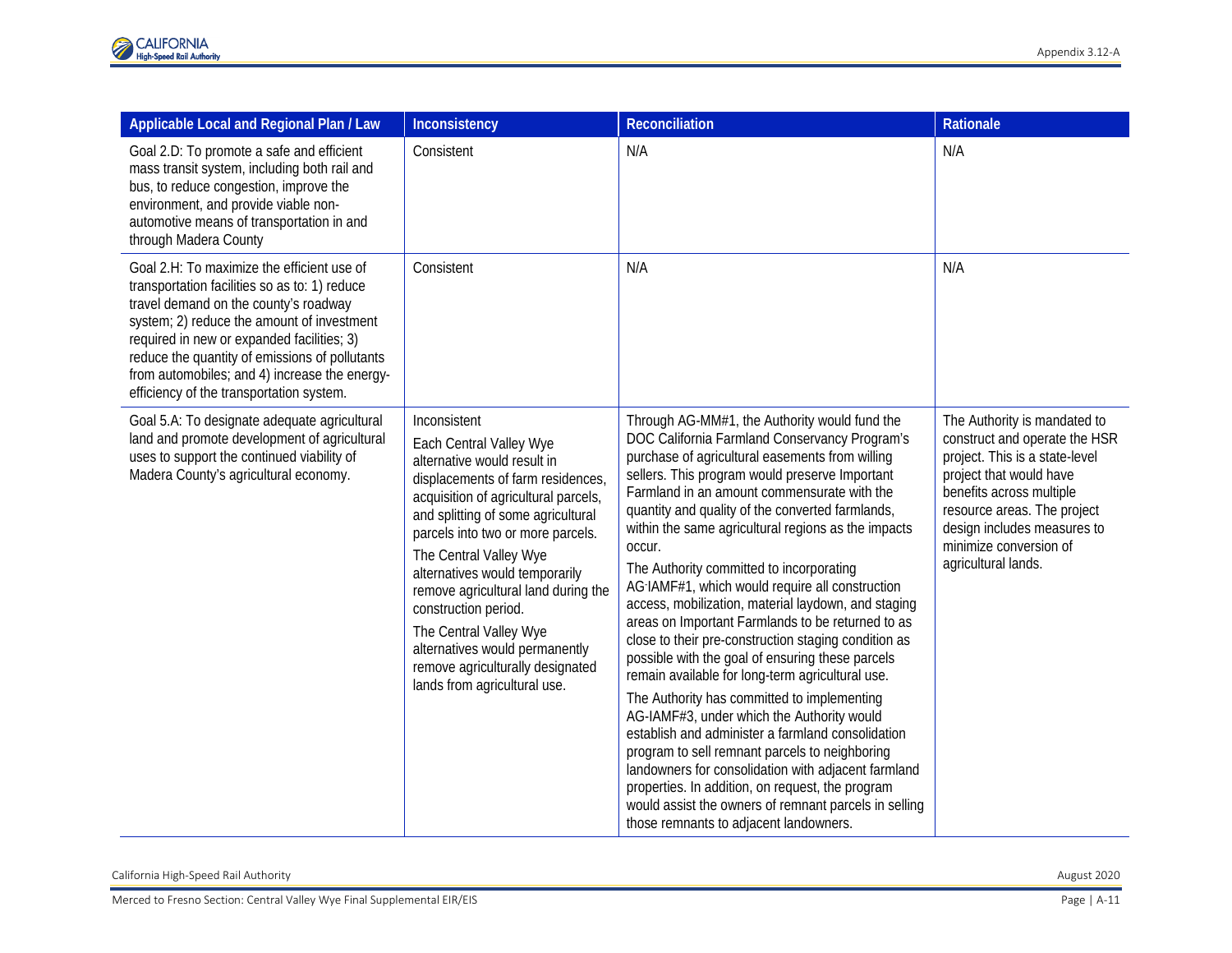

| Applicable Local and Regional Plan / Law                                                                                                                                                                                                                                | Inconsistency                                                                                                                                                                                                                                                                                                                                                                                                                                                                             | <b>Reconciliation</b>                                                                                                                                                                                                                                                                                                                                                                                                                                                                                                                                                                                                                                                                                                                                                                                                                                                                                                                                                                                                                                                                                                                                                                                                                                                                                                                                | Rationale                                                                                                                                                                                                                                                             |
|-------------------------------------------------------------------------------------------------------------------------------------------------------------------------------------------------------------------------------------------------------------------------|-------------------------------------------------------------------------------------------------------------------------------------------------------------------------------------------------------------------------------------------------------------------------------------------------------------------------------------------------------------------------------------------------------------------------------------------------------------------------------------------|------------------------------------------------------------------------------------------------------------------------------------------------------------------------------------------------------------------------------------------------------------------------------------------------------------------------------------------------------------------------------------------------------------------------------------------------------------------------------------------------------------------------------------------------------------------------------------------------------------------------------------------------------------------------------------------------------------------------------------------------------------------------------------------------------------------------------------------------------------------------------------------------------------------------------------------------------------------------------------------------------------------------------------------------------------------------------------------------------------------------------------------------------------------------------------------------------------------------------------------------------------------------------------------------------------------------------------------------------|-----------------------------------------------------------------------------------------------------------------------------------------------------------------------------------------------------------------------------------------------------------------------|
|                                                                                                                                                                                                                                                                         |                                                                                                                                                                                                                                                                                                                                                                                                                                                                                           | The goal of the program is to provide for continued<br>agricultural use on the maximum feasible amount of<br>remnant property that otherwise may be<br>uneconomical to farm.                                                                                                                                                                                                                                                                                                                                                                                                                                                                                                                                                                                                                                                                                                                                                                                                                                                                                                                                                                                                                                                                                                                                                                         |                                                                                                                                                                                                                                                                       |
| Policy 5.A.13: The County shall require<br>development within or adjacent to designated<br>agricultural areas to incorporate design,<br>construction, and maintenance techniques that<br>protect agriculture and minimize conflicts with<br>adjacent agricultural uses. | Inconsistent<br>Each Central Valley Wye<br>alternative would result in<br>displacements of farm residences,<br>acquisition of agricultural parcels,<br>and splitting of some agricultural<br>parcels into two or more parcels.<br>The Central Valley Wye<br>alternatives would temporarily<br>remove agricultural land during the<br>construction period.<br>The Central Valley Wye<br>alternatives would permanently<br>remove agriculturally designated<br>lands from agricultural use. | Through AG-MM#1, the Authority would fund the<br>DOC California Farmland Conservancy Program's<br>purchase of agricultural easements from willing<br>sellers. This program would preserve Important<br>Farmland in an amount commensurate with the<br>quantity and quality of the converted farmlands,<br>within the same agricultural regions as the impacts<br>occur.<br>The Authority committed to incorporating<br>AG IAMF#1, which would require all construction<br>access, mobilization, material laydown, and staging<br>areas on Important Farmlands to be returned to as<br>close to their pre-construction staging condition as<br>possible with the goal of ensuring these parcels<br>remain available for long-term agricultural use.<br>The Authority has committed to implementing<br>AG-IAMF#3, under which the Authority would<br>establish and administer a farmland consolidation<br>program to sell remnant parcels to neighboring<br>landowners for consolidation with adjacent farmland<br>properties. In addition, on request, the program<br>would assist the owners of remnant parcels in selling<br>those remnants to adjacent landowners.<br>The goal of the program is to provide for continued<br>agricultural use on the maximum feasible amount of<br>remnant property that otherwise may be<br>uneconomical to farm. | The Authority is mandated to<br>construct and operate the HSR<br>project. This is a state-level<br>project that would have<br>benefits across multiple<br>resource areas. The project<br>design includes measures to<br>minimize conversion of<br>agricultural lands. |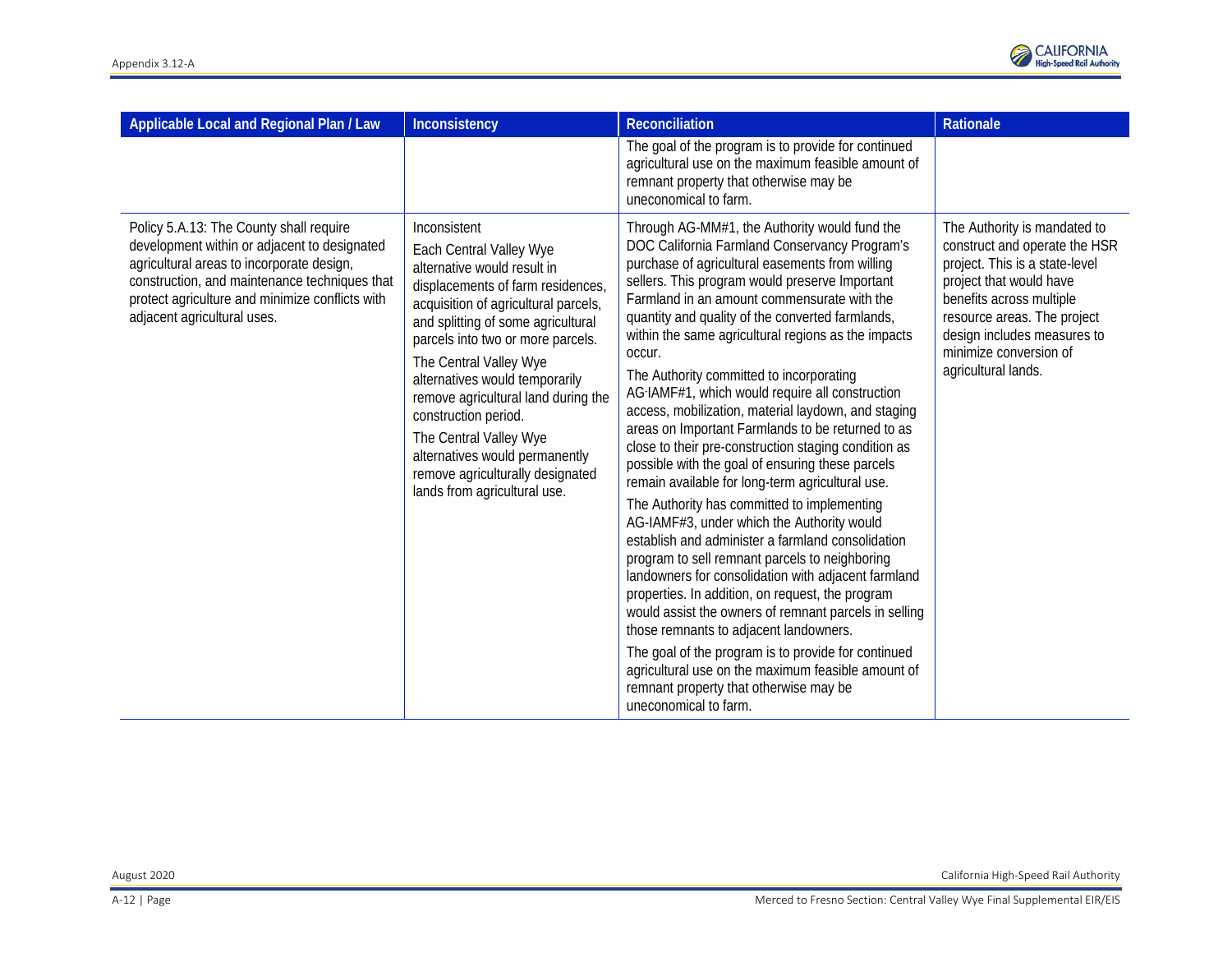| Applicable Local and Regional Plan / Law                                                                                                                                                       | Inconsistency                                                                                                                                                                                                             | <b>Reconciliation</b>                                                                                                                                                                                                                                                                                                                                                                                                                                                                                                                                                                                                                                                                            | <b>Rationale</b>                                                                                                                                                                                                                                                                       |  |  |  |
|------------------------------------------------------------------------------------------------------------------------------------------------------------------------------------------------|---------------------------------------------------------------------------------------------------------------------------------------------------------------------------------------------------------------------------|--------------------------------------------------------------------------------------------------------------------------------------------------------------------------------------------------------------------------------------------------------------------------------------------------------------------------------------------------------------------------------------------------------------------------------------------------------------------------------------------------------------------------------------------------------------------------------------------------------------------------------------------------------------------------------------------------|----------------------------------------------------------------------------------------------------------------------------------------------------------------------------------------------------------------------------------------------------------------------------------------|--|--|--|
| City of Chowchilla 2040 General Plan (2011)                                                                                                                                                    |                                                                                                                                                                                                                           |                                                                                                                                                                                                                                                                                                                                                                                                                                                                                                                                                                                                                                                                                                  |                                                                                                                                                                                                                                                                                        |  |  |  |
| Objective LU2: Develop and maintain a pattern<br>of residential land uses that provides for a<br>variety and balance of densities, and a mixture<br>of different dwelling and household types. | Inconsistent<br>The Central Valley Wye<br>alternatives would require the<br>acquisition of land within the<br>project footprint and would result<br>in the demolition of some existing<br>residential and business units. | The Authority has committed to implementing SO-<br>IAMF#2, under which the Authority would provide<br>notification to all affected property owners. The<br>Authority would provide benefits to displaced<br>individuals to assist them financially and with<br>advisory services related to relocating their<br>residences or business operations.<br>The Authority committed to incorporating SO-<br>IAMF#3, under which the Authority would establish a<br>program to minimize the economic disruption related<br>to relocation. The goal is to provide individualized<br>assistance and to provide displaced persons and<br>businesses to receive fair and consistent relocation<br>benefits. | The Authority is mandated to<br>construct and operate the HSR<br>project. This is a state-level<br>project that would have<br>benefits across multiple<br>resource areas. The project<br>design includes measures to<br>minimize the acquisition of<br>residential and business units. |  |  |  |
| Objective LU3: Provide single family and<br>multifamily residential. Neighborhoods with a<br>variety of cost ranges (affordability) dispersed<br>throughout the City.                          | Inconsistent<br>The Central Valley Wye<br>alternatives would require the<br>acquisition of land within the<br>project footprint and would result<br>in the demolition of some existing<br>residential and business units. | The Authority has committed to implementing SO-<br>IAMF#2, under which the Authority would provide<br>notification to all affected property owners. The<br>Authority would provide benefits to displaced<br>individuals to assist them financially and with<br>advisory services related to relocating their<br>residences or business operations.<br>The Authority committed to incorporating SO-<br>IAMF#3, under which the Authority would establish a<br>program to minimize the economic disruption related<br>to relocation. The goal is to provide individualized<br>assistance and to provide displaced persons and<br>businesses to receive fair and consistent relocation<br>benefits. | The Authority is mandated to<br>construct and operate the HSR<br>project. This is a state-level<br>project that would have<br>benefits across multiple<br>resource areas. The project<br>design includes measures to<br>minimize the acquisition of<br>residential and business units. |  |  |  |
| Objective CI 11: Achieve a coordinated<br>regional and local transportation system that<br>minimizes traffic congestion and efficiently<br>serves users.                                       | Consistent                                                                                                                                                                                                                | N/A                                                                                                                                                                                                                                                                                                                                                                                                                                                                                                                                                                                                                                                                                              | N/A                                                                                                                                                                                                                                                                                    |  |  |  |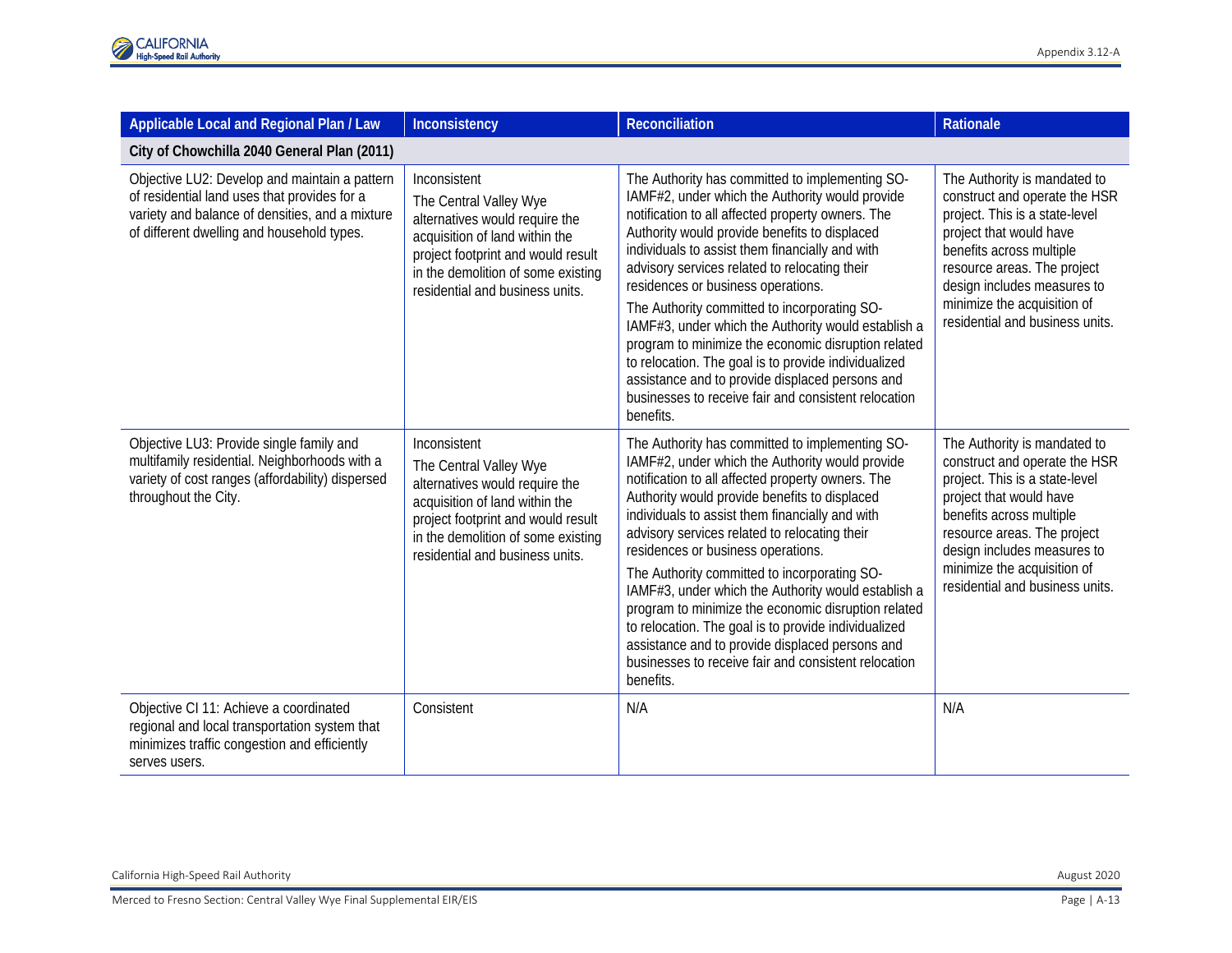

| Applicable Local and Regional Plan / Law                                                                                                                                                                                                                                                                                   | Inconsistency                                                                                                                                                                                                                                                                                                                                                                                                                                                                             | Reconciliation                                                                                                                                                                                                                                                                                                                                                                                                                                                                                                                                                                                                                                                                                                                                                                                                                                                                                                                                                                                                                                                                                                                                                                                                                                                                                                                                       | Rationale                                                                                                                                                                                                                                                             |
|----------------------------------------------------------------------------------------------------------------------------------------------------------------------------------------------------------------------------------------------------------------------------------------------------------------------------|-------------------------------------------------------------------------------------------------------------------------------------------------------------------------------------------------------------------------------------------------------------------------------------------------------------------------------------------------------------------------------------------------------------------------------------------------------------------------------------------|------------------------------------------------------------------------------------------------------------------------------------------------------------------------------------------------------------------------------------------------------------------------------------------------------------------------------------------------------------------------------------------------------------------------------------------------------------------------------------------------------------------------------------------------------------------------------------------------------------------------------------------------------------------------------------------------------------------------------------------------------------------------------------------------------------------------------------------------------------------------------------------------------------------------------------------------------------------------------------------------------------------------------------------------------------------------------------------------------------------------------------------------------------------------------------------------------------------------------------------------------------------------------------------------------------------------------------------------------|-----------------------------------------------------------------------------------------------------------------------------------------------------------------------------------------------------------------------------------------------------------------------|
| Objective OS 8: Protect agricultural lands and<br>other open spaces used for the managed<br>production of resources from premature urban<br>development by guiding urban development<br>toward vacant or under-used land within the<br>urbanized area and direct new growth toward<br>land adjacent to the urbanized area. | Inconsistent<br>Each Central Valley Wye<br>alternative would result in<br>displacements of farm residences,<br>acquisition of agricultural parcels,<br>and splitting of some agricultural<br>parcels into two or more parcels.<br>The Central Valley Wye<br>alternatives would temporarily<br>remove agricultural land during the<br>construction period.<br>The Central Valley Wye<br>alternatives would permanently<br>remove agriculturally designated<br>lands from agricultural use. | Through AG-MM#1, the Authority would fund the<br>DOC California Farmland Conservancy Program's<br>purchase of agricultural easements from willing<br>sellers. This program would preserve Important<br>Farmland in an amount commensurate with the<br>quantity and quality of the converted farmlands,<br>within the same agricultural regions as the impacts<br>occur.<br>The Authority committed to incorporating<br>AG IAMF#1, which would require all construction<br>access, mobilization, material laydown, and staging<br>areas on Important Farmlands to be returned to as<br>close to their pre-construction staging condition as<br>possible with the goal of ensuring these parcels<br>remain available for long-term agricultural use.<br>The Authority has committed to implementing<br>AG-IAMF#3, under which the Authority would<br>establish and administer a farmland consolidation<br>program to sell remnant parcels to neighboring<br>landowners for consolidation with adjacent farmland<br>properties. In addition, on request, the program<br>would assist the owners of remnant parcels in selling<br>those remnants to adjacent landowners.<br>The goal of the program is to provide for continued<br>agricultural use on the maximum feasible amount of<br>remnant property that otherwise may be<br>uneconomical to farm. | The Authority is mandated to<br>construct and operate the HSR<br>project. This is a state-level<br>project that would have<br>benefits across multiple<br>resource areas. The project<br>design includes measures to<br>minimize conversion of<br>agricultural lands. |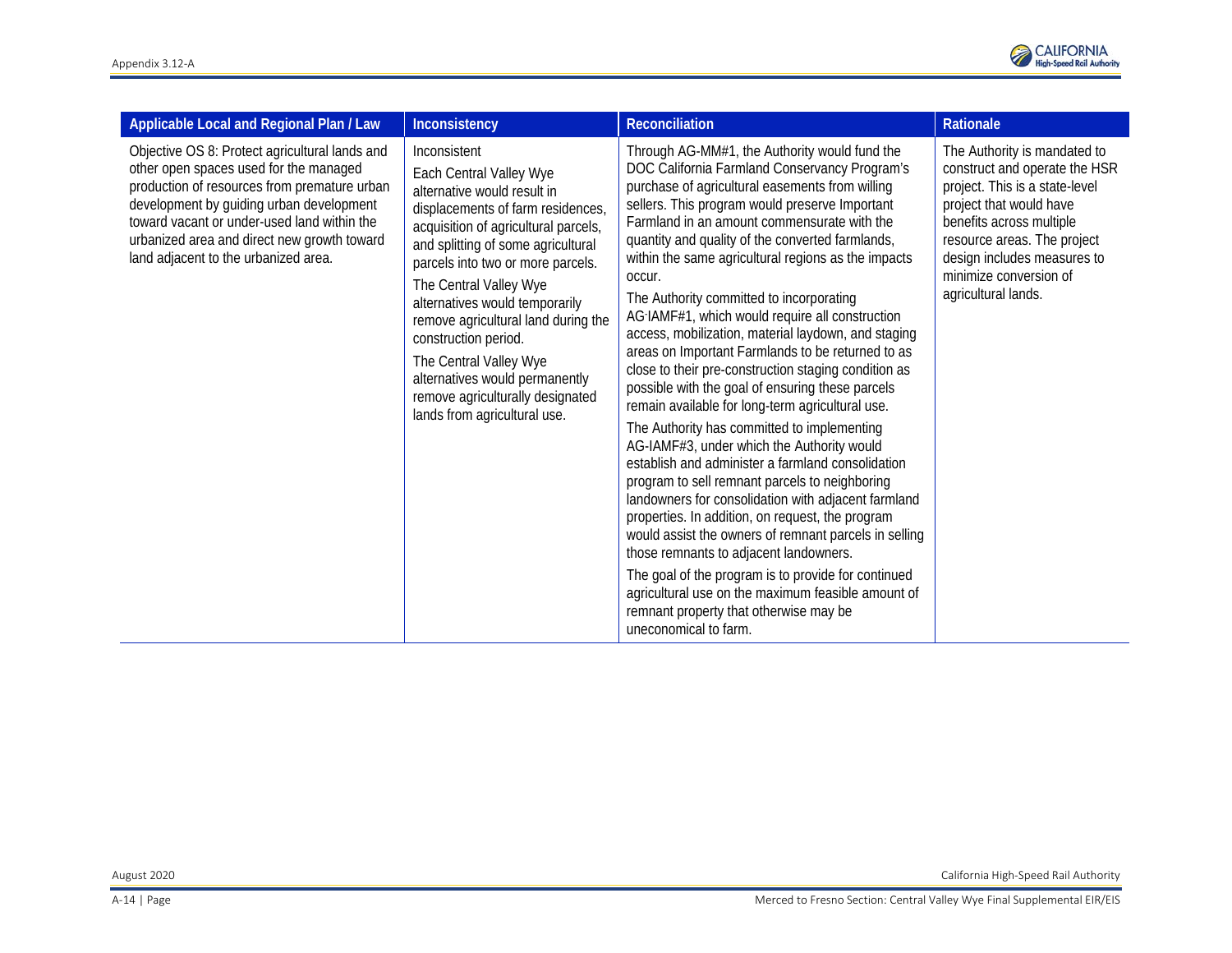

| Applicable Local and Regional Plan / Law                                                                                                                                                                              | Inconsistency                                                                                                                                                                                                                                                                                                                                                                                                                                                                             | <b>Reconciliation</b>                                                                                                                                                                                                                                                                                                                                                                                                                                                                                                                                                                                                                                                                                                                                                                                                                                                                                                                                                                                                                                                                                                                                                                                                                                                                                                                                | Rationale                                                                                                                                                                                                                                                             |
|-----------------------------------------------------------------------------------------------------------------------------------------------------------------------------------------------------------------------|-------------------------------------------------------------------------------------------------------------------------------------------------------------------------------------------------------------------------------------------------------------------------------------------------------------------------------------------------------------------------------------------------------------------------------------------------------------------------------------------|------------------------------------------------------------------------------------------------------------------------------------------------------------------------------------------------------------------------------------------------------------------------------------------------------------------------------------------------------------------------------------------------------------------------------------------------------------------------------------------------------------------------------------------------------------------------------------------------------------------------------------------------------------------------------------------------------------------------------------------------------------------------------------------------------------------------------------------------------------------------------------------------------------------------------------------------------------------------------------------------------------------------------------------------------------------------------------------------------------------------------------------------------------------------------------------------------------------------------------------------------------------------------------------------------------------------------------------------------|-----------------------------------------------------------------------------------------------------------------------------------------------------------------------------------------------------------------------------------------------------------------------|
| Objective OS 9: Preserve agricultural lands in<br>recognition of their economic, historic and<br>open space benefits and their importance to<br>the character of the City of Chowchilla and to<br>the Central Valley. | Inconsistent<br>Each Central Valley Wye<br>alternative would result in<br>displacements of farm residences,<br>acquisition of agricultural parcels,<br>and splitting of some agricultural<br>parcels into two or more parcels.<br>The Central Valley Wye<br>alternatives would temporarily<br>remove agricultural land during the<br>construction period.<br>The Central Valley Wye<br>alternatives would permanently<br>remove agriculturally designated<br>lands from agricultural use. | Through AG-MM#1, the Authority would fund the<br>DOC California Farmland Conservancy Program's<br>purchase of agricultural easements from willing<br>sellers. This program would preserve Important<br>Farmland in an amount commensurate with the<br>quantity and quality of the converted farmlands,<br>within the same agricultural regions as the impacts<br>occur.<br>The Authority committed to incorporating<br>AG IAMF#1, which would require all construction<br>access, mobilization, material laydown, and staging<br>areas on Important Farmlands to be returned to as<br>close to their pre-construction staging condition as<br>possible with the goal of ensuring these parcels<br>remain available for long-term agricultural use.<br>The Authority has committed to implementing<br>AG-IAMF#3, under which the Authority would<br>establish and administer a farmland consolidation<br>program to sell remnant parcels to neighboring<br>landowners for consolidation with adjacent farmland<br>properties. In addition, on request, the program<br>would assist the owners of remnant parcels in selling<br>those remnants to adjacent landowners.<br>The goal of the program is to provide for continued<br>agricultural use on the maximum feasible amount of<br>remnant property that otherwise may be<br>uneconomical to farm. | The Authority is mandated to<br>construct and operate the HSR<br>project. This is a state-level<br>project that would have<br>benefits across multiple<br>resource areas. The project<br>design includes measures to<br>minimize conversion of<br>agricultural lands. |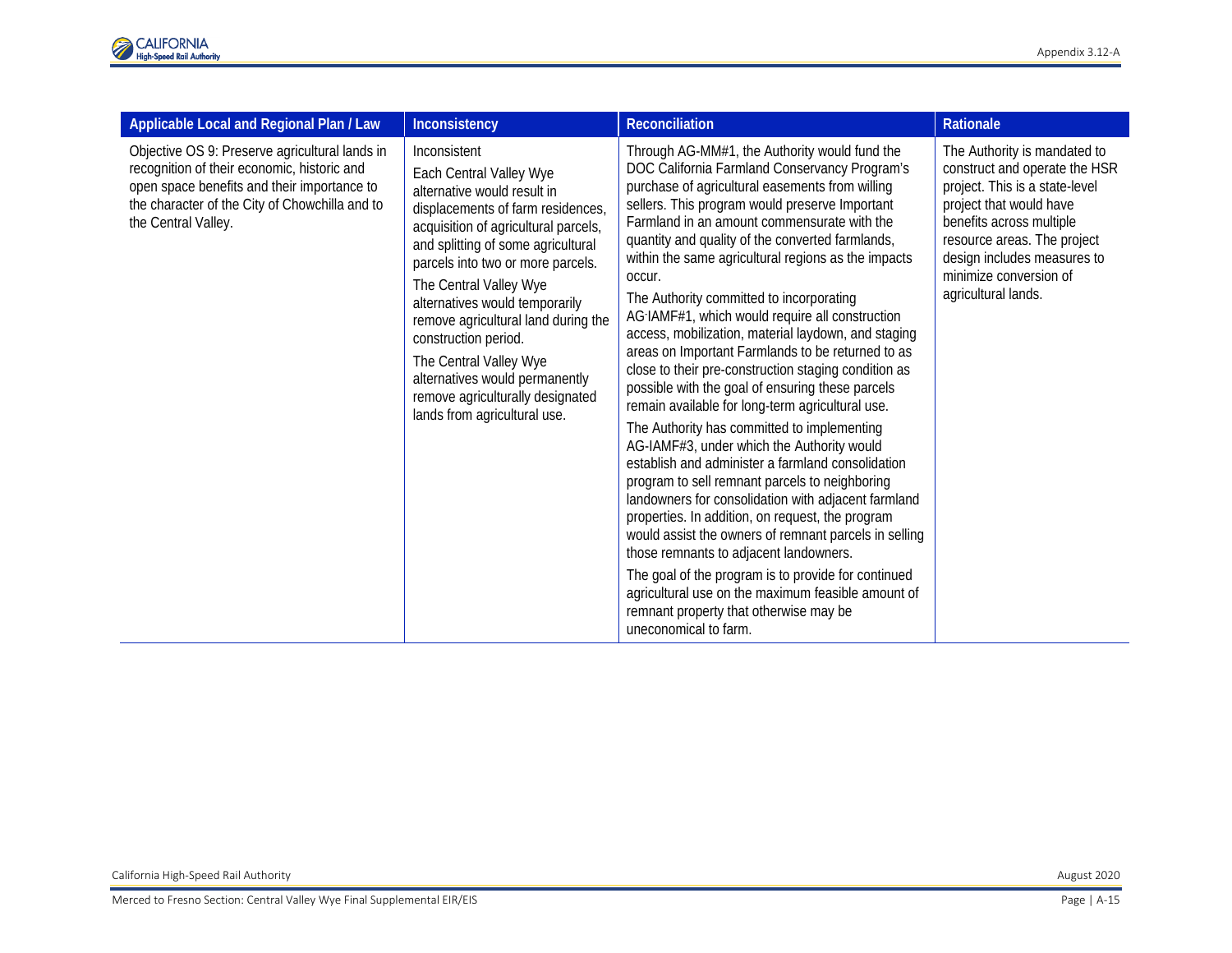

| Applicable Local and Regional Plan / Law                                                                                                                                                                                                                                                                                                                   | Inconsistency                                                                                                                                                                                                             | Reconciliation                                                                                                                                                                                                                                                                                                                                                                                                                                                                                                                                                                                                                                                                                   | Rationale                                                                                                                                                                                                                                                                              |  |  |
|------------------------------------------------------------------------------------------------------------------------------------------------------------------------------------------------------------------------------------------------------------------------------------------------------------------------------------------------------------|---------------------------------------------------------------------------------------------------------------------------------------------------------------------------------------------------------------------------|--------------------------------------------------------------------------------------------------------------------------------------------------------------------------------------------------------------------------------------------------------------------------------------------------------------------------------------------------------------------------------------------------------------------------------------------------------------------------------------------------------------------------------------------------------------------------------------------------------------------------------------------------------------------------------------------------|----------------------------------------------------------------------------------------------------------------------------------------------------------------------------------------------------------------------------------------------------------------------------------------|--|--|
| City of Chowchilla 2040 General Plan, 2016 - 2024 Housing Element (2017)                                                                                                                                                                                                                                                                                   |                                                                                                                                                                                                                           |                                                                                                                                                                                                                                                                                                                                                                                                                                                                                                                                                                                                                                                                                                  |                                                                                                                                                                                                                                                                                        |  |  |
| Goal 4, Objective A: Conserve and enhance<br>existing housing stock and neighborhoods,<br>particularly affordable housing in older areas of<br>the City.                                                                                                                                                                                                   | Inconsistent<br>The Central Valley Wye<br>alternatives would require the<br>acquisition of land within the<br>project footprint and would result<br>in the demolition of some existing<br>residential and business units. | The Authority has committed to implementing SO-<br>IAMF#2, under which the Authority would provide<br>notification to all affected property owners. The<br>Authority would provide benefits to displaced<br>individuals to assist them financially and with<br>advisory services related to relocating their<br>residences or business operations.<br>The Authority committed to incorporating SO-<br>IAMF#3, under which the Authority would establish a<br>program to minimize the economic disruption related<br>to relocation. The goal is to provide individualized<br>assistance and to provide displaced persons and<br>businesses to receive fair and consistent relocation<br>benefits. | The Authority is mandated to<br>construct and operate the HSR<br>project. This is a state-level<br>project that would have<br>benefits across multiple<br>resource areas. The project<br>design includes measures to<br>minimize the acquisition of<br>residential and business units. |  |  |
| Fresno County General Plan (2003)                                                                                                                                                                                                                                                                                                                          |                                                                                                                                                                                                                           |                                                                                                                                                                                                                                                                                                                                                                                                                                                                                                                                                                                                                                                                                                  |                                                                                                                                                                                                                                                                                        |  |  |
| Agriculture and Land Use Element, Goal LU-A:<br>To promote the long-term conservation of<br>productive and potentially productive<br>agricultural lands and to accommodate<br>agricultural-support services and agriculturally-<br>related activities that support the viability of<br>agriculture and further the County's economic<br>development goals. | Consistent                                                                                                                                                                                                                | N/A                                                                                                                                                                                                                                                                                                                                                                                                                                                                                                                                                                                                                                                                                              | N/A                                                                                                                                                                                                                                                                                    |  |  |
| Stanislaus County General Plan (2016)                                                                                                                                                                                                                                                                                                                      |                                                                                                                                                                                                                           |                                                                                                                                                                                                                                                                                                                                                                                                                                                                                                                                                                                                                                                                                                  |                                                                                                                                                                                                                                                                                        |  |  |
| Land Use Element, Goal 3: Foster stable<br>economic growth through appropriate land use<br>policies.                                                                                                                                                                                                                                                       | Consistent                                                                                                                                                                                                                | N/A                                                                                                                                                                                                                                                                                                                                                                                                                                                                                                                                                                                                                                                                                              | N/A                                                                                                                                                                                                                                                                                    |  |  |
| Policy 17: Agriculture, as the primary industry<br>of the County, shall be promoted and<br>protected.                                                                                                                                                                                                                                                      | Consistent                                                                                                                                                                                                                | N/A                                                                                                                                                                                                                                                                                                                                                                                                                                                                                                                                                                                                                                                                                              | N/A                                                                                                                                                                                                                                                                                    |  |  |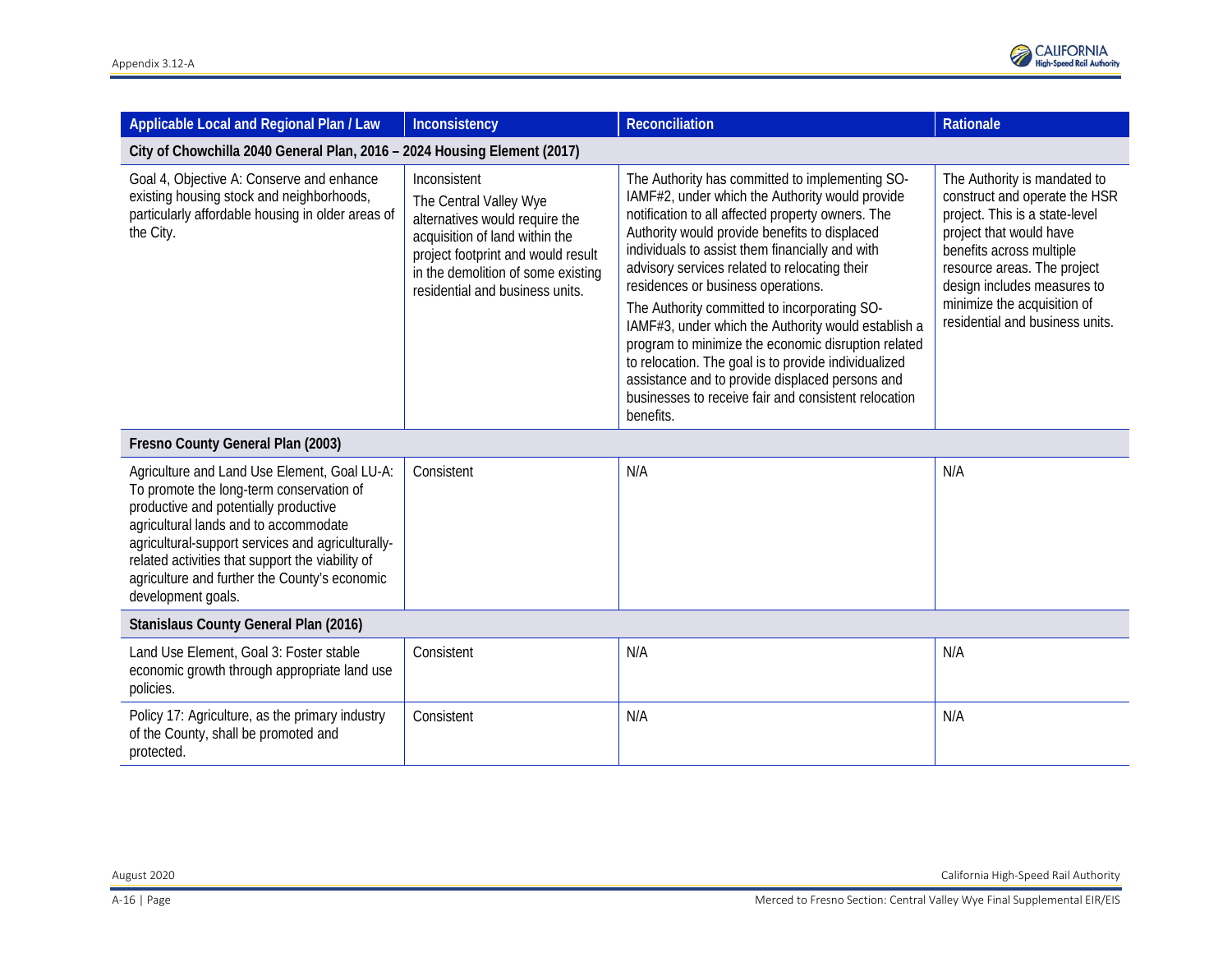| Applicable Local and Regional Plan / Law                                                                                                                | Inconsistency | <b>Reconciliation</b> | Rationale |  |  |
|---------------------------------------------------------------------------------------------------------------------------------------------------------|---------------|-----------------------|-----------|--|--|
| Waterford Vision 2025 General Plan (2006)                                                                                                               |               |                       |           |  |  |
| Goal Area L-1: Residential and Neighborhood<br>Development                                                                                              | Consistent    | N/A                   | N/A       |  |  |
| Policy L-1.5: Protect existing neighborhoods<br>from incompatible developments.                                                                         | Consistent    | N/A                   | N/A       |  |  |
| Goal Area SD-1: Air Quality                                                                                                                             | Consistent    | N/A                   | N/A       |  |  |
| Policy SD-1.1: Accurately determine and fairly<br>mitigate the local and regional air quality<br>impacts of projects proposed in the City of<br>Merced. | Consistent    | N/A                   | N/A       |  |  |

*Sources: City of Chowchilla, 2011, 2017; Madera County, 1995, 2009; MCTC 2014; Merced County, 2010, 2013; MCAG, 2014; Stanislaus County, 2016; City of Waterford, 2006*

HSR = high-speed rail

IAMF = impact avoidance and minimization feature Authority = California High-Speed Rail Authority

USDA = U.S. Department of Agriculture

N/A = not applicable. Reconciliation nor the rationale behind it are provided as it has been determined that the Central Valley Wye alternatives are consistent with requirements and reconciliation will therefore not be required.